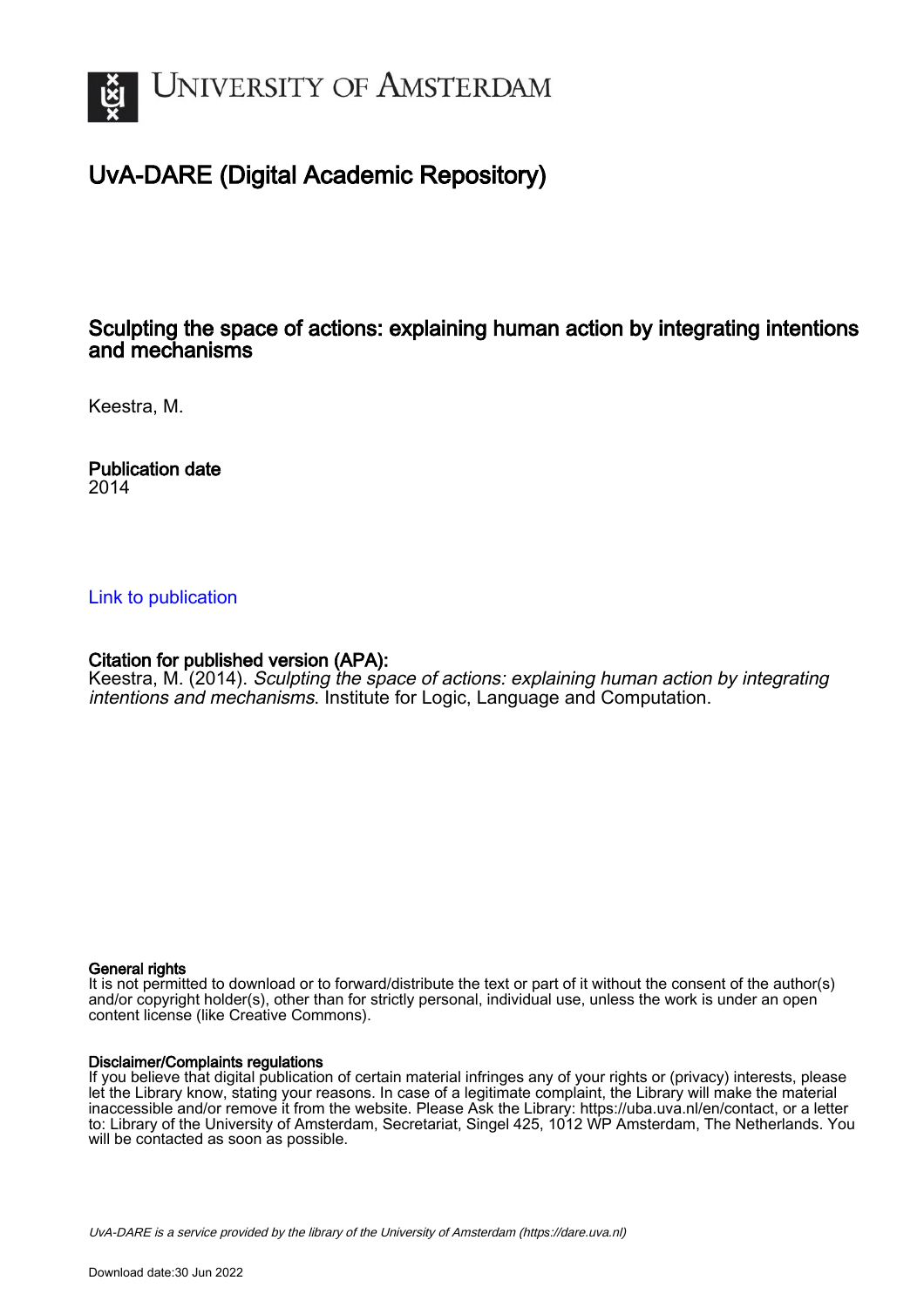# **4 THE BRAIN AS A MECHANISM CAPABLE OF KLUDGE FORMATION AND OPEN TO EXTERNAL INFORMATION**

We began this part by noting that development and learning allow a baby to expand its vocal repertory from mere babbling without clear rhythm and distinct melody to a wide range of vocal expressions. At the other end of the spectrum, an expert singer can learn complete opera roles that require extensive singing and acting performance simultaneously. According to the neuroconstructivist account of development and learning, the mastery of such vocal skills corresponds with a process of modularization. This process is associated with both the proceduralization or automatization of these skills and the explicitation or increasing capability to articulate the relevant representations, allowing an expert to adjust and correct his cognition and behavior (Karmiloff-Smith 1992 ; Mareschal, Johnson et al. 2007).224 Related to these processes are – usually implicit - processes that result in shifts between types of information processing, aiming to mitigate the consequences of capacity limitations in the brain, like the strategies of segmentation or chunking of information (Halford, Wilson et al. 1998).

Such shifts in processing or skill mastery can be illustrated with the example that we used in this part as well: singing. For we discussed the fact that expertise in singing opera roles can result not only in learning different roles – like a Don Giovanni, a Wotan, and a Saint François – but also in learning to interpret these roles according to the requirements of a specific interpretation of the opera character. This can lead to a situation where an expert singer has interpreted a role in conflicting ways, requiring him to inhibit a stereotypical rendition of a virile Don Giovanni or serene Saint François in order to give way to an alternative interpretation. Interestingly, although much of our human behavior and cognition appears to be determined under circumstances by either automatic or controlled processing, we still have the capability of bringing about a shift from controlled to automatic processing. For the automatization of controlled processing we have several strategies available, such as those mentioned in the previous

<sup>&</sup>lt;sup>224</sup> As discussed in section II.3.1.5, our account differs from another account of skill acquisition that sharply distinguishes between expert intuition and the analytic reasoning that agents rely on before reaching that expert level (Dreyfus and Dreyfus 1986 ; Dreyfus 2004). In contrast, our account of kludge formation aims to explain how it is possible that experts are capable of fighting the capacity limitations associated with controlled processing in such a way that they remain capable of articulating or making explicit what they do. We don't want to deny that novices and experts share their reliance upon implicit knowledge, while intermediate experts will more often invoke explicit knowledge. However, it is quite possible for implicit knowledge to be made explicit, as when a neural network can offer a representation of its own specific state (Cleeremans 1997 ; Cleeremans, Timmermans et al. 2007). What we do deny, therefore, is that experts rely on a critically distinct process, different from those that novices use. Indeed, above we refer to an updated account of Simon's concept of chunking, that can explain why an expert may need to learn how to articulate his chunked and implicit form of information processing (Gobet and Chassy 2009).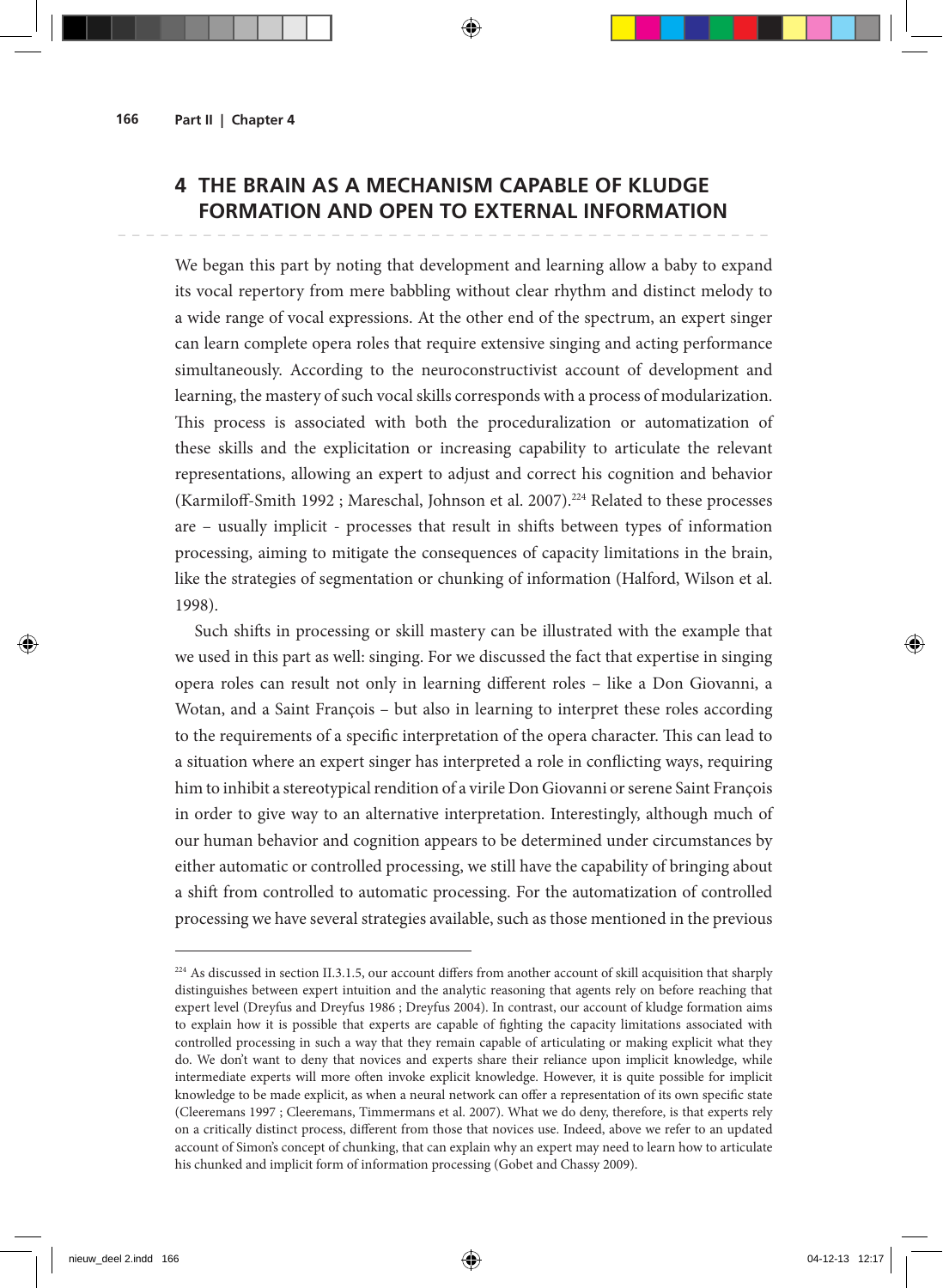section. These have observable results even in a situation where common controlled processing will not be viable due to pressure or the availability of limited cognitive resources. Apart from strategies aimed at a reduction of the information load of the upcoming process by segmenting or chunking the relevant information, an agent can also engage in self-regulation by employing explicit representations of the future situation or future response in order to prepare for a controlled yet quasi-automatic performance of the desirable behavior.

All such learning processes can be considered as dependent upon the formation of a kludge modifying the mechanism that can be held responsible for a singer's performance. That is, in all such cases the explanatory mechanism's activity leads to observable differences in its behavior, even though it may have remained largely the same as before. It may be that a kludge has formed such that keeping tone no longer requires ongoing attention, but is automatized. Or a kludge has been added to the vocal expression mechanism, enabling the singer now to reliably coordinate his singing with keeping rhythm. The kludge formations that we have observed so far appear as internal modifications, requiring no apparent resources from outside the agent. However, this may already be an oversimplification. In the next chapter we will discuss two types of kludge formation that obviously involve external resources.

After all, kludge formation that obtains during singing practice is not just an internal affair comparable to repeating a spontaneous behavior many times. Although our first kludge characteristic focuses on its functional properties, these may be shaped or sculpted under the influence of external or environmental information – which refers to our seventh kludge characteristic. Obviously, with this combination of characteristics, we can expect kludges to emerge in practically all domains of cognitive processing. An example that demonstrates the interaction between developing functional properties and environmental information is a baby's spontaneous babbling or crying which gradually gives way to more melodic vocal expressions. Contrary to the assumption that this process depends just upon repeating prespecified behavior, culturally specific external information about tonal mode turns out to play a role here from the moment that a baby starts to cry and increasingly so when specific scales are used for music and in singing.225 On top of these culturally specific influences, there are many other

П

<sup>&</sup>lt;sup>225</sup> Newborn infants cry differently in France and in Germany, reflecting the specific inflections of their respective mother tongues (Mampe, Friederici et al. 2009). As is well known, during their youth, children's capacities for the general recognition and production of specific vowels and consonants are increasingly constrained under the influence of exposure to their mother tongue(s). Similarly, the specific rhythms and scales prevalent in the environment will shape the space of a person's vocal expressions, even if he may later be able to expand or transgress that shape with effort. Indeed, young children have better memory of absolute pitch, probably because it allows them to better recognize the voice of their caregivers (Trehub and Hannon 2006). But even after early youth, the exposure to a pitch language influences absolute pitch recognition, explaining why Japanese children are better than Canadian children at memorizing pitch (Trehub, Schellenberg et al. 2008).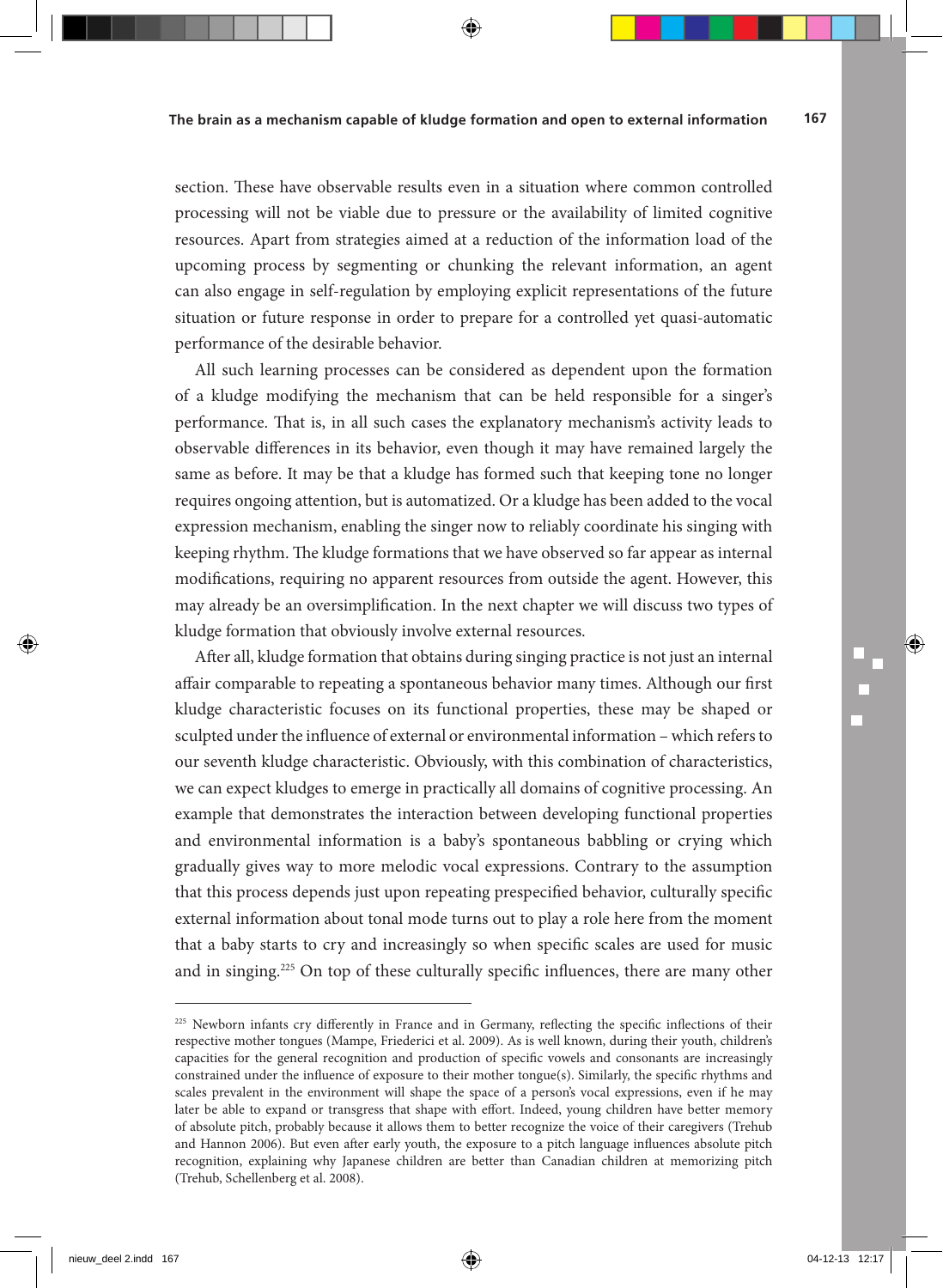resources that an opera singer must learn to integrate in his performance. Consider, for example, the abundant use of external tools and information, like a music score, pictures, stage-properties and the like. Interestingly, performance is not always made more complicated by these external additives. On the contrary, performing a role can be facilitated by their use, as when Don Giovanni's or Saint François' particular singing lines become associated with the singer's successive and specific manipulations of a sword or cross, which are generally easier to remember. Even amateurs can experience that upon seeing a long forgotten score their voice automatically prepares for its first, high and dissonant, note.

It is to this phenomenon of integrating environmental information in the formation of a kludge that we now turn. Although it has already been mentioned earlier, it is of such importance that we will not close this part before treating it separately. It will confirm our earlier observation that our behavior and cognition can be considered to be the result of extremely 'open programs' (Mayr 1974) capable of integrating such information. Indeed, this integration can occur at such an early stage of development or learning that its result in turn is employed in subsequent behavioral or cognitive mechanisms. At first sight, such deeply and generatively entrenched kludges often look like innate mechanisms, although in fact they are acquired (Wimsatt 1986). In what follows we will discuss a few accounts of kludge formation with the involvement of external information. It will conclude our preparation for Part III, that will put forward a combined philosophical and cognitive scientific approach to a hierarchy of intentions.

### **4.1 Symbols, simulators and the malleability and stability of cognitive processing**

With the two previous discussions on kludge formation, focusing on child development and learning, and on dual-process theories respectively, the impression may be that kludge formation comes naturally and only employs natural resources that are available without an important role for socio-cultural or environmental information. In order to ward off this impression, the present section will discuss theoretical arguments and evidence suggesting that humans are capable of developing 'simulators' such that these tie together a variety of content features employed in different conditions and for different purposes. This concurs with the general observation, which we referred to several times above, that evolving and developing mechanisms will usually benefit from the capability of integrating such environmental information (Wimsatt 1986 ; Wimsatt 2001). In what follows, we will observe that not only environmental information, but also internal information that is stored in a distributed distributed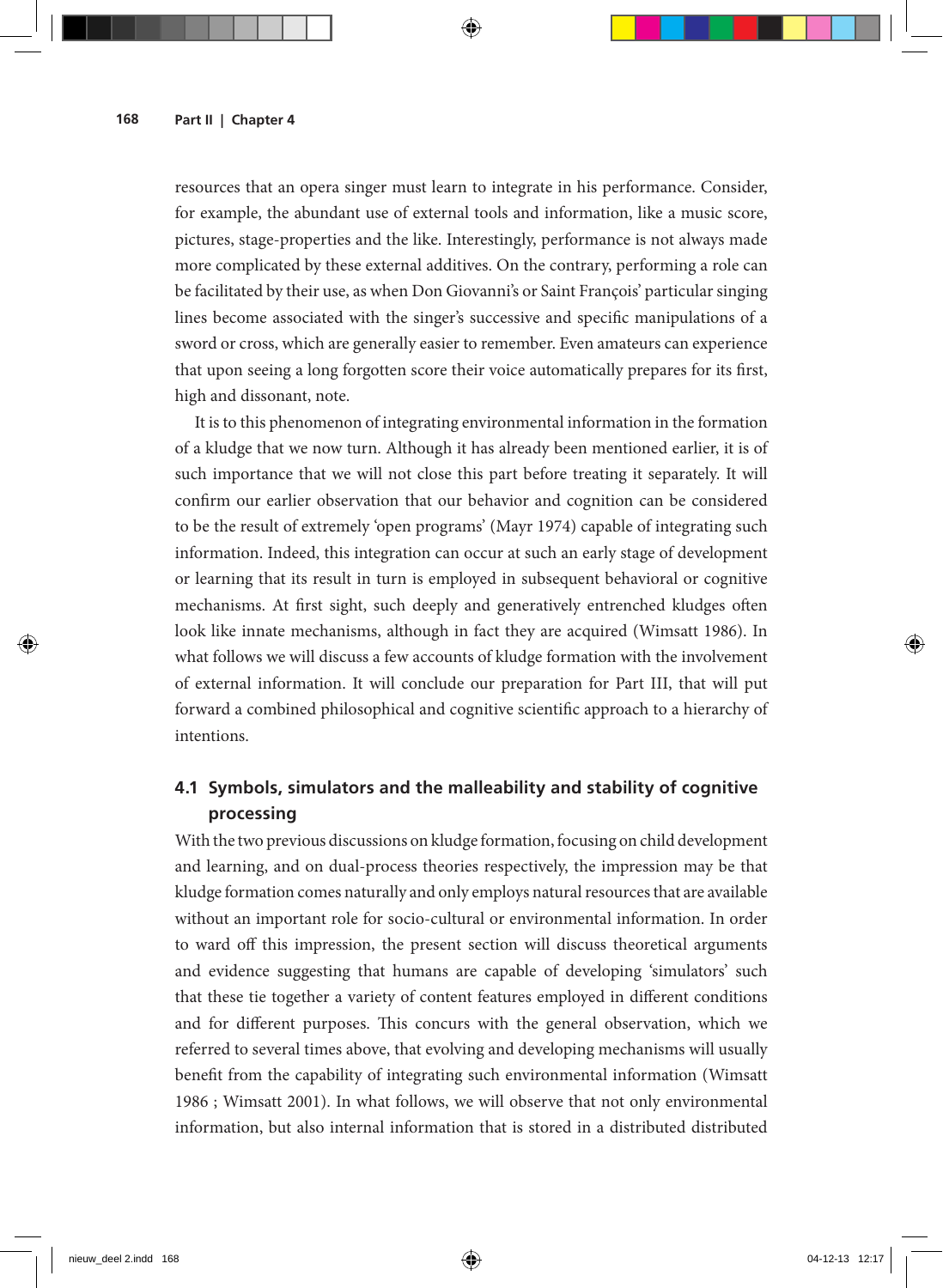way, can become integrated similarly in such mechanisms. This bestows upon such dynamic mechanisms several highly relevant properties.

Obviously, many dynamic mechanisms are capable of responding to environmental information on a momentary basis, allowing them to respond to environmental changes. However, in this chapter we are also interested in the integration of such information in a more enduring and stable form in mechanisms. If that happens, it will allow the further development of such a mechanism to build upon the integrated information, which will as a consequence become ever more entrenched into it. This malleability of the mechanism does not undermine its stability but instead enhances this, as the integrated information itself has contributed more directly to the mechanism's functional properties. As a consequence, the mechanism will generally respond more reliably and faster to related environmental information. The question that poses itself, however, is whether this development robs the mechanism of some of its adaptivity or flexibility, being less capable of responding to unexpected and novel environmental features. We will argue that a mechanism's adaptivity combined with its stability will depend upon the hierarchical structure of the information it has integrated. If it is capable of preserving a necessary hierarchy of this information, it may be able to process continuously novel environmental features with a largely unchanging and stable mechanism.226 The next sections will be devoted to the discussion of kludges that are constituted by a cognitive mechanism's interacting in an enduring and stable manner with specific environmental and internal information. Our discussion of this capability will first discuss a theoretical account of cognition that assigns an important role to cognitive simulation. Subsequently, we will discuss the concept of extended cognition, which implies that cognitive processes do not occur solely inside the skull but extend into the world, integrating in a tight manner not just environmental information but even objects and technologies.<sup>227</sup>

Although several simulation theories are on offer (Goldman 2006 ; Hesslow 2002 ; Zwaan 2008), we will focus on Barsalou's account, as it develops its argument such that it simultaneously allows a central role to symbols and language in human

<sup>&</sup>lt;sup>226</sup> The prevalence of theories that ascribe hierarchical structures to cognitive processes and representations is largely due to the assumption that such a structure offers several benefits, such as stability and speed in processing, multiple forms of access, and many combinatorial options (Cohen 2000)

<sup>&</sup>lt;sup>227</sup> The debate concerning the 'extended mind' has meanwhile been reformulated as 'the Hypothesis of Extended Cognition' (Clark 2011), which also better suits our vocabulary.

<sup>&</sup>lt;sup>228</sup> Zwaan focuses on language processing and offers a simulation account of language comprehension. Mental simulations are proposed for explaining the structures that can be noted in our comprehension of events or situations (Zwaan 2008). However, this account implies that sensorimotor activations in particular are involved in language comprehension, and is less interested in how language or symbols are stored in the brain than Barsalou's account is (Barsalou 1999c ; Zwaan 2009).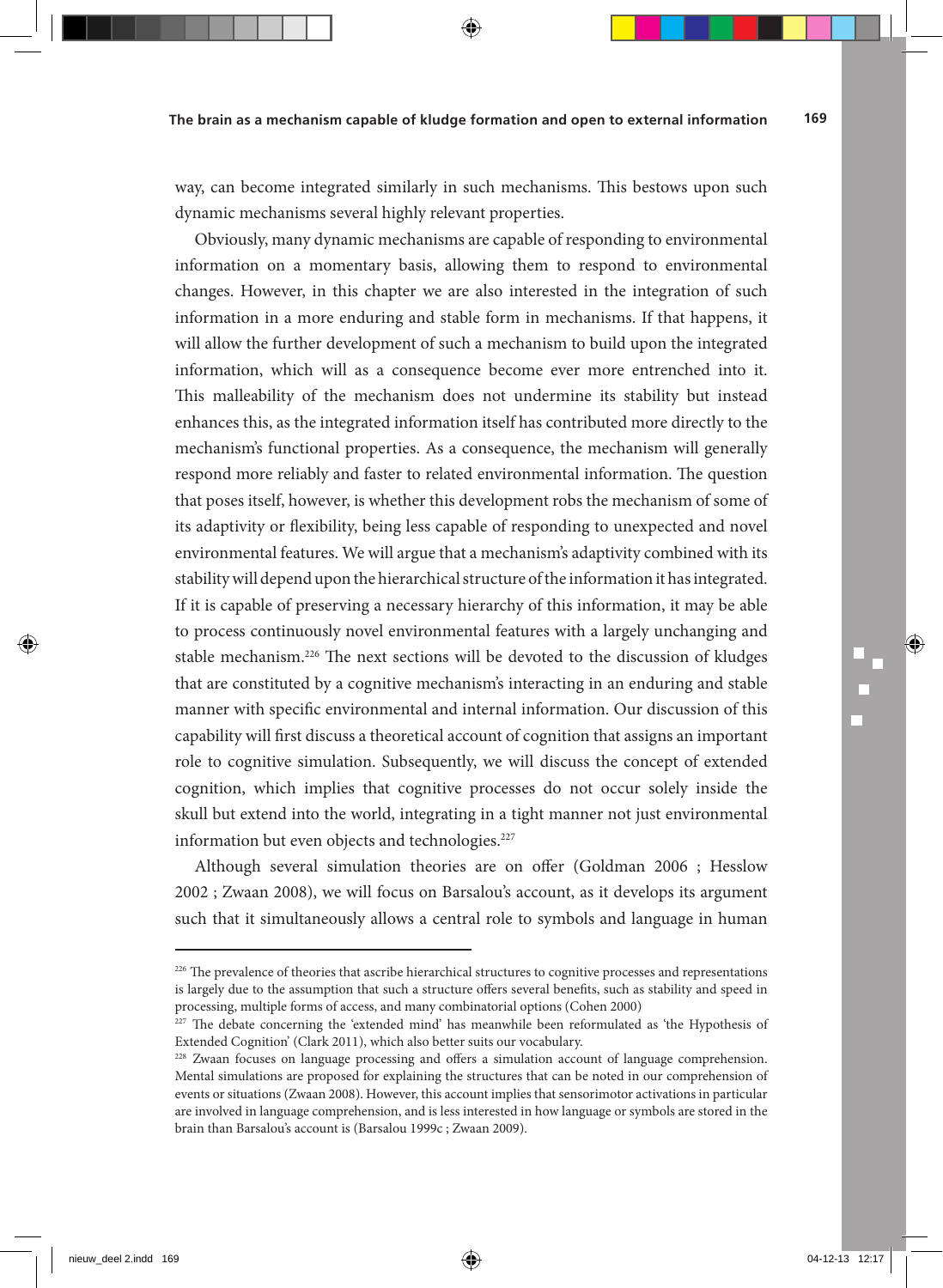cognitive processing.228 We will start our discussion with this latter issue. Accounting both for abundant evidence of many forms of interactions or interferences between action, perception and speech that is visible in subjects' performances and for the development of apparently abstract concepts in human speech, Barsalou developed a theory of perceptual symbol systems (Barsalou 1999c). Though this may not be the only proposal for explaining those forms of interactions or for grounding concepts in multimodal bodily experience, it has two interesting aspects that merit specific attention.229 First, the theory carefully argues against the suggestion that sensorimotor experiences are stored holistically, in which case the correspondingly grounded concepts would presumably represent an object, event or action equally holistically. Instead, the theory of perceptual symbol systems defends the view that memories are stored in a distributed manner across the brain - not in a holistic manner but divided in many components or features. Indeed, dependent upon the subject's attention in a given situation on specific features of an object or event or action while neglecting other features, the composite yet structured symbol that is stored will comprise components different from those that would have been stored in another situation (Barsalou 1999c ; Barsalou 2009). Such a modal symbol is stored in long term memory in a distributed manner, where connections between perceptual, motor, cognitive and affective features of an object, event or action is formed by means of numerous associations (Barsalou 2008 ; Goldstone and Barsalou 1998). Based upon the strength of the associations between features, a result of their regular co-occurrence or their being included in the subject's focus of attention, these associated features are likely to be co-activated in subsequent situations.230 This brings us to the second aspect of this proposal.

The account denies that the retrieval or activation of memory of an object, event or action involves the reactivation of a holistic and faithful representation of it, as though it were stored comprehensively in memory. Rather, a memory activation requires the reactivation of a complex of several different features, stored at different locations in the brain and associated more or less strongly with each other. Barsalou calls this process

<sup>&</sup>lt;sup>229</sup> An earlier proposal for symbol grounding which also aimed to account for the presence of abstract and concrete symbols was presented in (Harnad 1990). Its original aim was more modest, as it did not seek to account for the interaction between cognitive functions in which symbols may play a role, nor for the topdown influence of symbols on perception, for example.

<sup>&</sup>lt;sup>230</sup> However, they need not be co-activated all the time, also allowing for the development of novel, amodal symbols. Indeed, even though abstract thought may have perceptual origins, it does not preclude the creation of abstract contents that comply to new rules (Goldstone and Barsalou 1998). Besides, abstract content may have an origin not just in perceptual and motor states, but also from internal states or introspection (Barsalou 2008). In any case, it would be problematic to derive all possible conceptual contents and structures directly from modal symbol systems, without any role for amodal and abstract symbols (Dove 2009).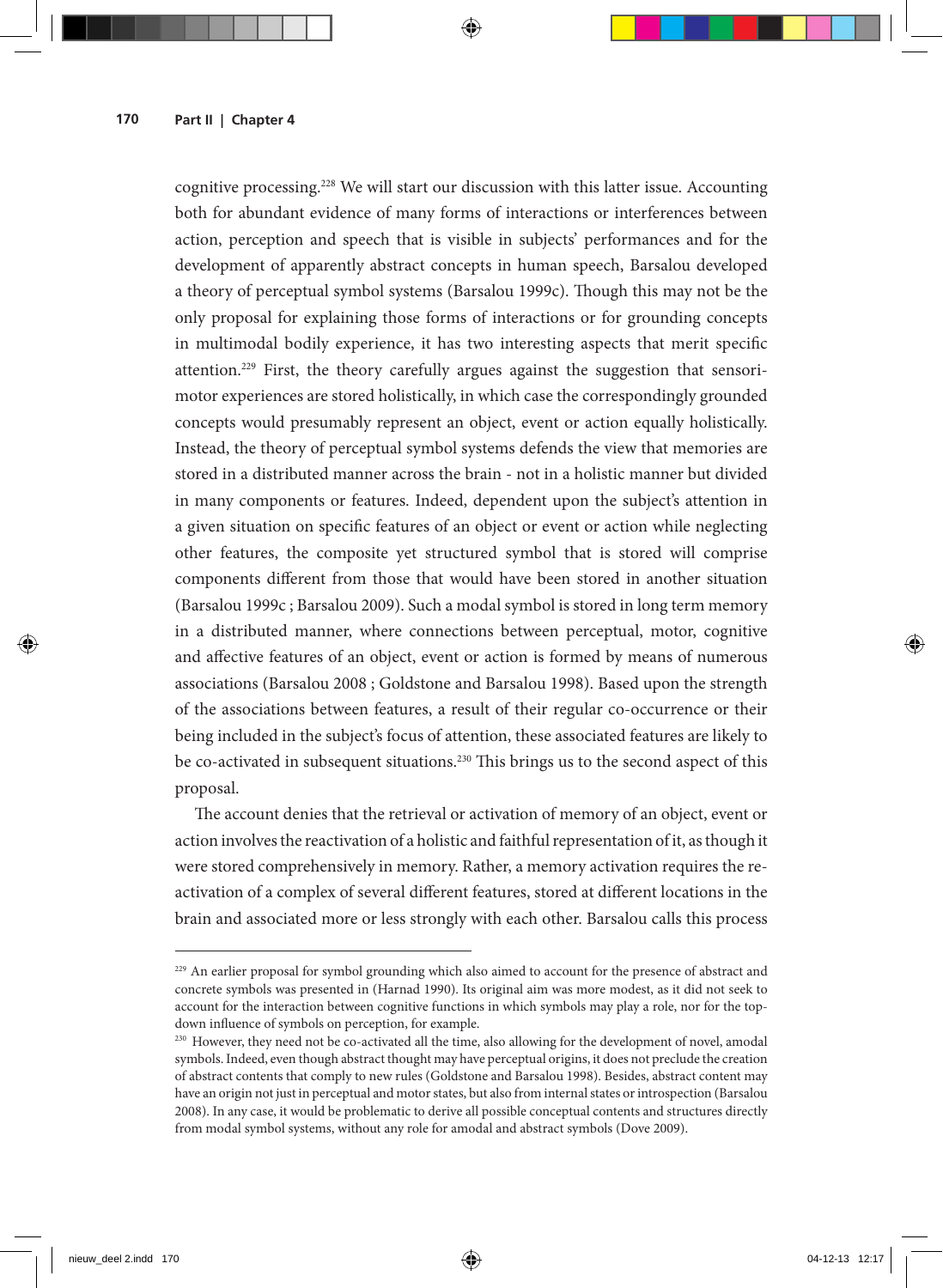simulation, about which he writes: "[a]ccumulating evidence suggests that simulation constitutes a central form of computation throughout diverse forms of cognition, where simulation is the re-enactment of perceptual, motor and introspective states acquired during experience with the world, body and mind" (Barsalou 2009 1281; cf. Barsalou 2008)).231 Such re-enactment occurs in a multi-modal fashion, drawing together again many features that were stored in a distributed way following many experiences.<sup>232</sup>

The brain facilitates such comprehensive re-enactment with the 'simulators' that integrate the relevant contents, emerging as a result of repeated experiences. Subjects will develop such simulators in great numbers, depending on their attending to actions, introspections, objects, events, situations, etcetera. The activation of such a simulator will occur upon perceiving a relevant situation or upon using a relevant word or concept. It can involve not only the re-enactment of modal states but also of conceptualizations or motor states (Barsalou 2009). This is the reason why simulation appears to be 'a central form of computation.<sup>233</sup>

Importantly, such an activation or re-enactment of a simulator is always a dynamical process and will yield a visual, motor, affective or conceptual simulation that is partly dependent upon the specific situation the subject is in. As a result, a simulator activation in a given situation will yield simulations that differ between subjects, and may also vary from situation to situation for a single subject, depending partly on the strength of associations that have become integrated in the simulation (Barsalou 2002 ; Barsalou 2009). However, simulators are not stored or activated randomly. Interestingly, they do have a structure that renders them both flexible and with some stability: a hierarchical structure. It consists of a superordinate 'frame' level,

<sup>&</sup>lt;sup>231</sup> Simulation gained much interest after the discovery of mirror neurons, which support the activation of highly similar neural networks under different conditions, for instance upon the observation, imagination, imitation, verbalization and performance of actions (Grèzes and Decety 2001 ; Hesslow 2012). It is hypothesized that mirror neurons are also implicated in the evolutionary development of language, gestures forming an evolutionary precursor to language. See e.g. (Arbib 2003a ; Arbib 2005 ; Jeannerod 2008 ; Rizzolatti and Arbib 1998). Barsalou recognizes this potential relevance of mirror neurons for simulation theories, yet raises the question why non-human primates show such different abilities even though they have mirror neurons at their disposal, too (Barsalou 2008).

<sup>&</sup>lt;sup>232</sup> Partly because of the involvement of mirror neurons, simulation gets its experiential, multi-modal nature, making it a richer source of understanding other subjects than theorizing, according to Gallese & Goldman's account of intersubjective understanding (Gallese and Goldman 1998). Nonetheless, most cases of mindreading are likely to depend upon a hybrid of both mirroring and theorizing, according to Goldman (Goldman 2006).

<sup>&</sup>lt;sup>233</sup> Concurring with this observation, Hesslow defends a ""simulation' theory of cognitive function", arguing that a wide range of cognitive processes in fact converge on their being a form of simulation. Most cognitive processes are one of three forms of simulation: simulation of action, simulation of perception, or anticipation by way of simulation of action consequences (Hesslow 2002,242).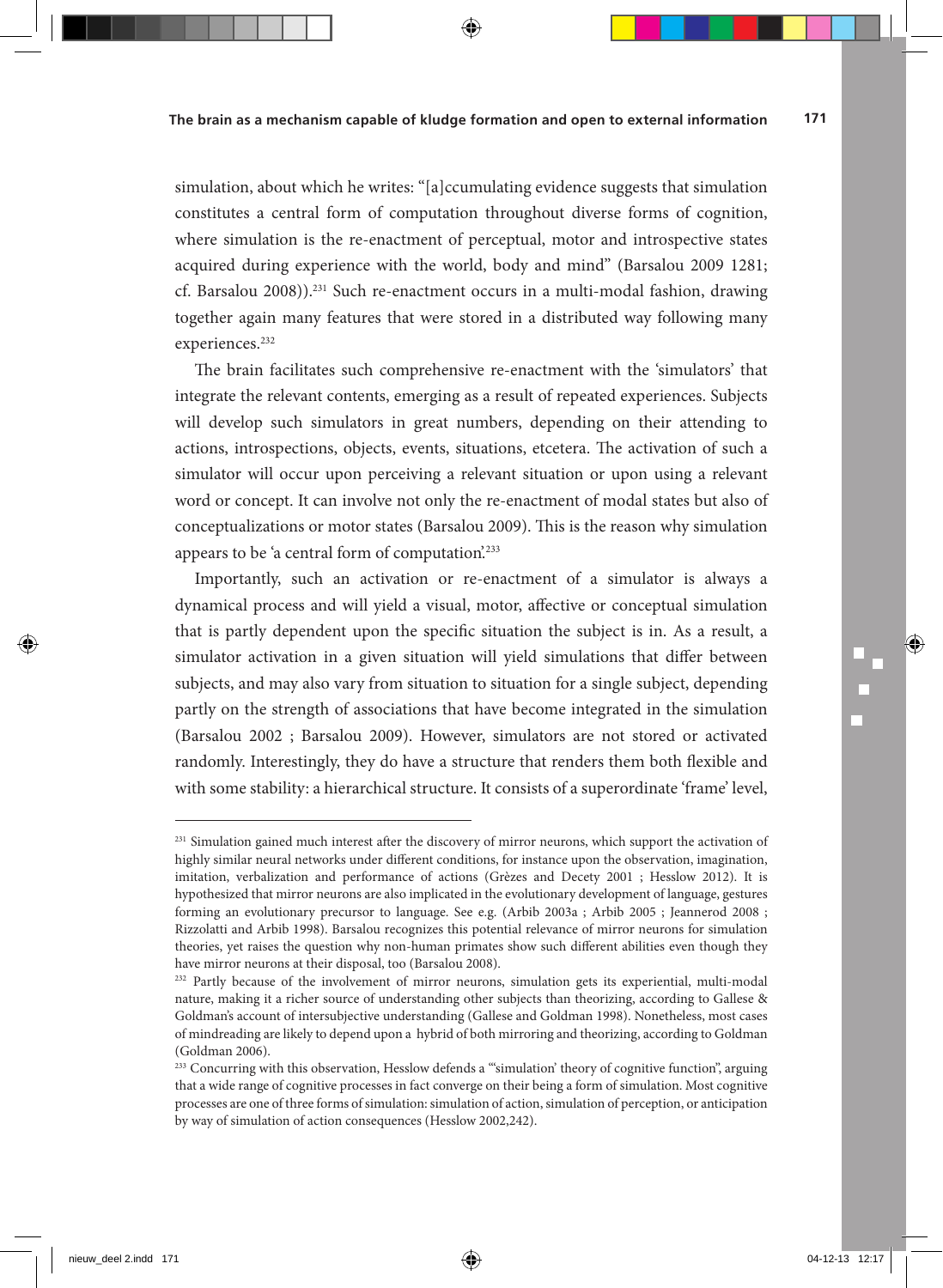comparable to the category class, and a subordinate level, which includes contents referring to specific members of that category – such as specific cars that all fall under the frame 'car' (Barsalou 1999c, § 2.4).<sup>234</sup> With this structure and with the possibility of combining the many components in indefinitely many ways, these simulators can also account for the productivity that characterizes language. What is more, simulators are also involved in the development of abstract concepts (Barsalou 1999c ; Barsalou 2008 ; Goldstone and Barsalou 1998).235

A final aspect of this account that merits our attention is the fact that as much as simulators may give rise to linguistic concepts, concepts in turn can activate and control the simulations that rely on such simulators (Barsalou 1999c). Instead of assuming a uni-directional influence of modal systems on conceptualizations, the account recognizes a bi-directional interaction in which rich experiential simulations can also result from a subject's attending to a concept (Barsalou 2009 ; Barsalou, Cohen et al. 2005).236 Indeed, this concurs with Barsalou's general assumption that language comprehension is not so much a matter of activating an archival memory but is better considered as preparing agents for situated action, "or at least to create the experience of situated action" (Barsalou 1999a 75).237

Experience and expertise play a crucial role in this account. Obviously, an agent's simulation of a situated experience and his simulation of potentially adequate actions will be richer if he can rely on a rich history of many relevant experiences

<sup>&</sup>lt;sup>234</sup> The multilevel, hierarchical structure of a simulator is comparable to the account of chunks in (Gobet and Simon 1996), where a chunk consists of a template with several free slots that allow situation-dependent specification. Both theories refer to hierarchical structures and thus aim to account for easy and fast recognition of complex content while avoiding a holistic account of the activated, memorized content.

<sup>&</sup>lt;sup>235</sup> While referring to this structure and the consequent productivity and recursivity of language, Goldstone & Barsalou argue that instead of strictly distinguishing between perceptual and conceptual representations, and between perceptual and abstract contents, we should conceive these as continua (Goldstone and Barsalou 1998). First empirical neurophysiological evidence in support of this theoretical continuity came from TMS experiments, showing that subjects activate motor areas for processing both concrete and abstract concepts (Glenberg, Sato et al. 2008). Meanwhile, other lines of research have supported this evidence that sensorimotor areas are recruited for processing abstract concepts (Ghio and Tettamanti 2010 ; Lacey, Stilla et al. 2012 ; Pecher, Boot et al. 2011 ; Pulvermüller 2012). Barsalou's theory is specific for its explanation of the combinatorial productivity of language and its offering a richer account of abstract concepts than merely considering these as impoverished concepts for concrete objects (Barsalou, Simmons et al. 2003).

<sup>&</sup>lt;sup>236</sup> In a different context, Goldstone notes that the handling of abstract mathematical operations has an impact upon subsequent perceptions made by a subject. It once more confirms the widespread phenomenon of neural re-use (Anderson 2010) of evolutionary early – perceptual - systems for later cognitive – mathematical – tasks (Goldstone, Landy et al. 2010). The simulators and simulations that are discussed in the present section are another example of such re-use.

<sup>&</sup>lt;sup>237</sup> Obviously, the idea that the brains of organisms store information in order to better prepare for future actions is not specific for this account. Such a notion of memory as a source of information for prediction is made more explicit in (Bar 2009) – which account also assigns an even larger role for top-down information or analogy seeking in the processing of perceptual information.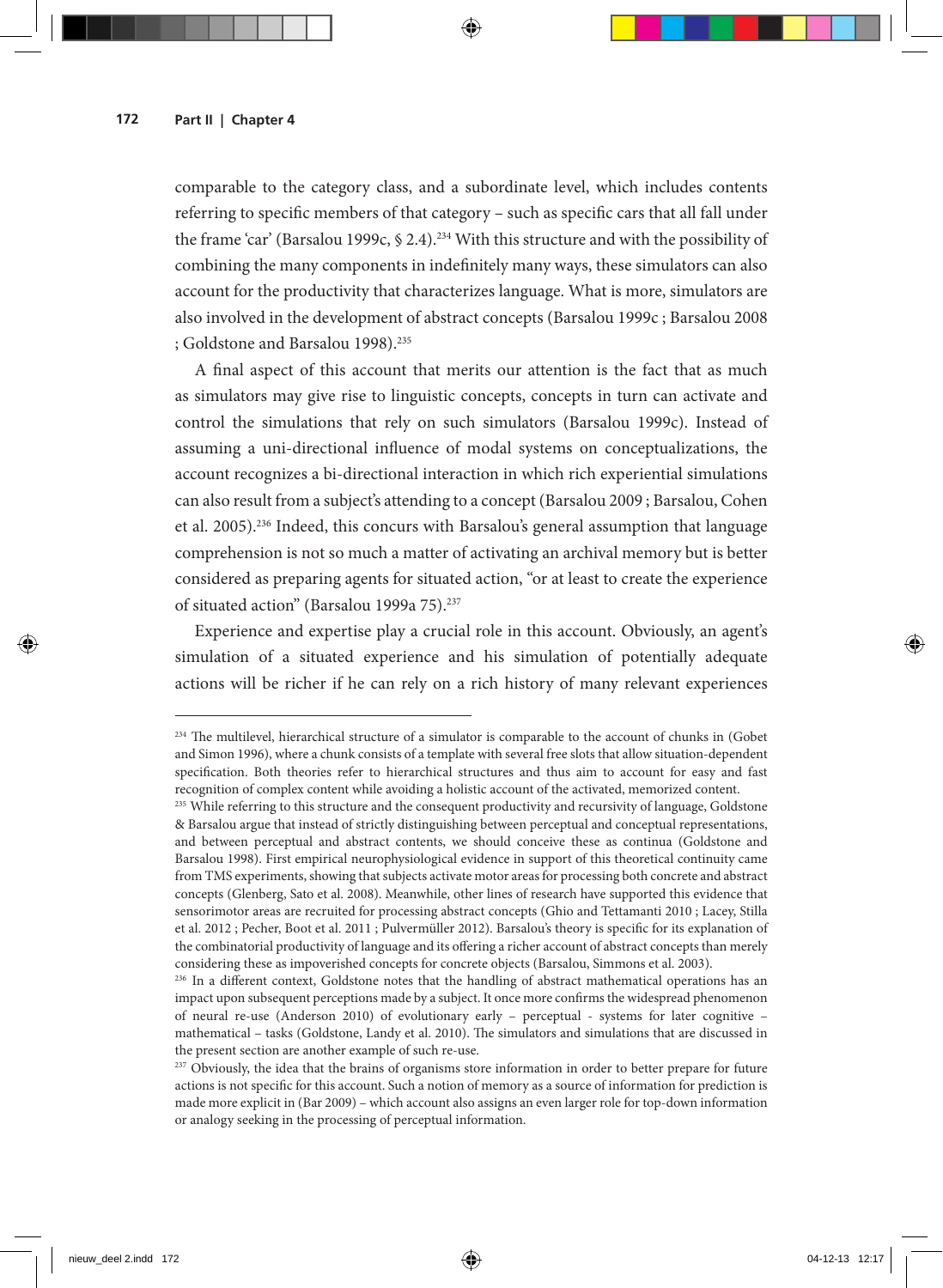(Barsalou 1999a).238 Moreover, given enough experience, a simulator for a particular skill can become so entrenched that it may be activated automatically in a situation that appears to be relevant, without requiring conscious effort.239 Such simulator activation or re-enactment will also enable the subject to predict or anticipate how the situation will develop, as the simulator involves components that are not yet visible in the situation but that have become associated with previously experienced, similar situations: future actions, necessary instruments, likely personal feelings, etcetera (Barsalou 2009).240Finally, and crucially, expertise will play out to the extent that experts will be more capable of exerting selective attention to relevant as opposed to irrelevant features of a situation or object, which influences subsequent processing of these (Barsalou 1999c).<sup>241</sup> As we already mentioned, a simulator is never a faithful re-enactment of a given object, action, situation and so on, but can draw together

<sup>&</sup>lt;sup>238</sup> This account clearly differs from Sperber's modularity thesis that ascribes 'massive modularity' to the human brain, claiming that it develops modules not just for perceptual functions, but also for many quite specific cognitive processes and contents. According to this thesis, even 'micro-modules' exist that have as their domain just a single concept (Sperber 1996). Applying the notion of modules so widely appears problematic, as it must subsequently explain why perceptual and conceptual processes interact or respond to similar features of a category, or why category mistakes occur – which is better accounted for by the simulators described in (Barsalou 1999c). Although there is no room here to expand on this, we also believe that the recombinatorial productivity that is visible in human concept use is easier to explain in terms of simulators than in terms of micro-modules.

<sup>&</sup>lt;sup>239</sup> As the simulators emerge as a result of recurrent associations, statistical processes in the brain are involved in several aspects of symbol and language processing, contributing to an ever more refined structure of those simulators (Barsalou 2008). Notwithstanding these statistical processes, there is a significant top-down contribution of specific attention or concept use that influences the activation of one or another simulator. 240 Similar to this account of simulators is the hypothesis that human concepts emerge from distributed activation patterns in sensory and (primary) motor areas following upon experience. A concept then functions as a 'cog' – a term that is again similar to our notion of a 'kludge' – in our brain, providing "general structuring for sensory-motor observation, action, and simulation" (Lakoff 2006 161). However, the authors take the embodied nature of concepts much stricter. For example, they assume that these cogs provide image-schemas like containment schemas, source-path-goal schemas, force dynamics schemas, orientation schemas and others grounded in bodily experiences. Moreover, the authors suggest quite a tight relation – including some isomorphism - between the role of a concept and the functional structures of the associated brain networks: "the inferential structure of concepts is a consequence of the network structure of the brain and its organization in terms of functional clusters" (Gallese and Lakoff 2005 468, in italics in original). They go much further than Barsalou in this, and don't seem to recognize a bi-directional influence between concepts and the simulations they may provoke. Finally, they attach a certain rigidity to the functional structure of cogs, which is not the case for Barsalou's simulators – which have characteristic 'open-endedness' and allow for multiple reconfigurations (Barsalou, Kyle Simmons et al. 2003) -, or for our kludges.

<sup>&</sup>lt;sup>241</sup> Treisman correctly notes that attention may not be a 'unitary process', as it both precedes and contributes to our perception of a coherent scene, and as it may rather be the outcome of a competition between different objects or features for our attention (Treisman 1998). We may expect that expertise can have a specific role in this, as it supports the outcome of such a competition precisely due to biases that are a result of previously accumulated perceptual and cognitive experiences.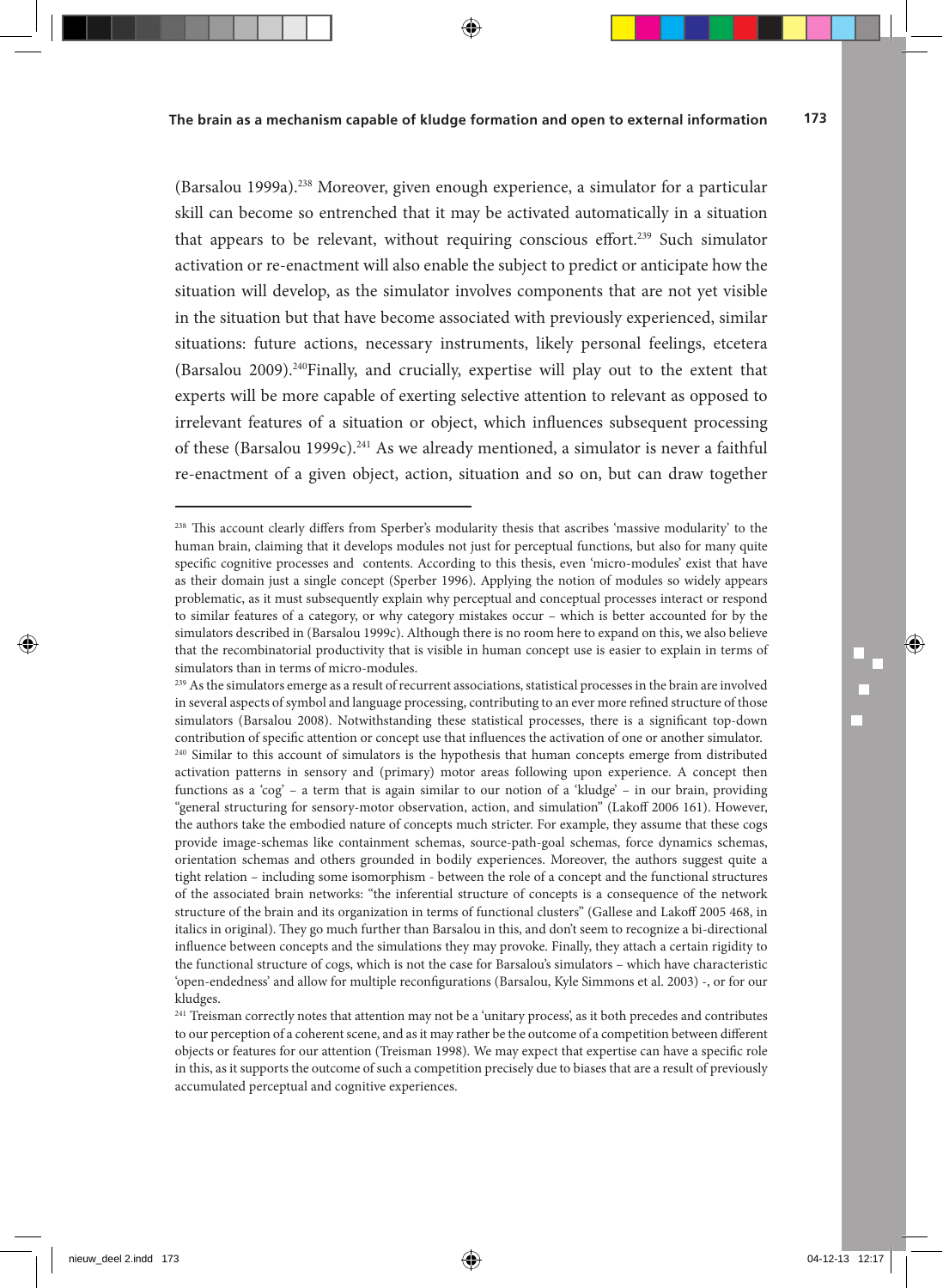any possible configuration of their components – thanks in part to the flexibility of our attention (Barsalou, Simmons et al. 2003). Moreover, and this may be peculiar to humans, such attention may be directed jointly by two subjects, thus capable of coordinating their handling of a shared situation or object (Barsalou 2005). The latter case of joint attention will benefit when both subjects share largely the same kind of expertise, facilitating their attending to the same relevant versus irrelevant features.<sup>242</sup> Now that we have pointed out that expertise is reflected in the development of simulators and the subsequent ease with which simulations of objects, situations, experiences or actions emerge, let us close this section by drawing another comparison to our notion of kludge.

#### **4.2 Simulators and the kludge characteristics**

Do simulators according to Barsalou's account have properties that make them similar to kludges, in that they affect a mechanism, or activate it in a specific way such that certain cognitive or behavioral responses can be explained? Does this account acknowledge the impact of learning and experience such that its description of a simulator concurs with the seven characteristics that we attached to the notion of kludge?

The first and foremost characteristic of a kludge was that its functional properties, rather than other properties, demonstrated its emergence. At first sight, it may seem that the theory of perceptual symbol systems is more interested in its neural properties than functional ones, as Barsalou writes: "the basic definition of perceptual symbols resides at the neural level." However, he continues with a clarification which shows why it is precisely from the functional property of conscious availability that we can infer a very general neural property of perceptual symbols: "*unconscious* neural representations – *not conscious* mental images – constitute the core content of perceptual symbols" (Barsalou 1999c 583, italics added). Indeed, even though his account ascribes a central role to certain - multimodal – processes that underlie simulators and simulations, it primarily aims to account for many functional properties of human cognition and behavior. For its main theoretical purport is to contest the division between cognitive functions like perception, cognition and action. It does so by criticizing an amodal account of distinct concepts or categories and by building a theory about how subjects' concept use depends upon multimodal simulators that enable them to prepare for

<sup>&</sup>lt;sup>242</sup> Obviously, however, in case attention needs to be drawn to a previously unobserved feature, expertise may have an impeding effect. Nonetheless, given that expertise results in more refined and structured simulators, Barsalou's account suggests that even in such cases expertise may support the discovery and interpretation of such novel features.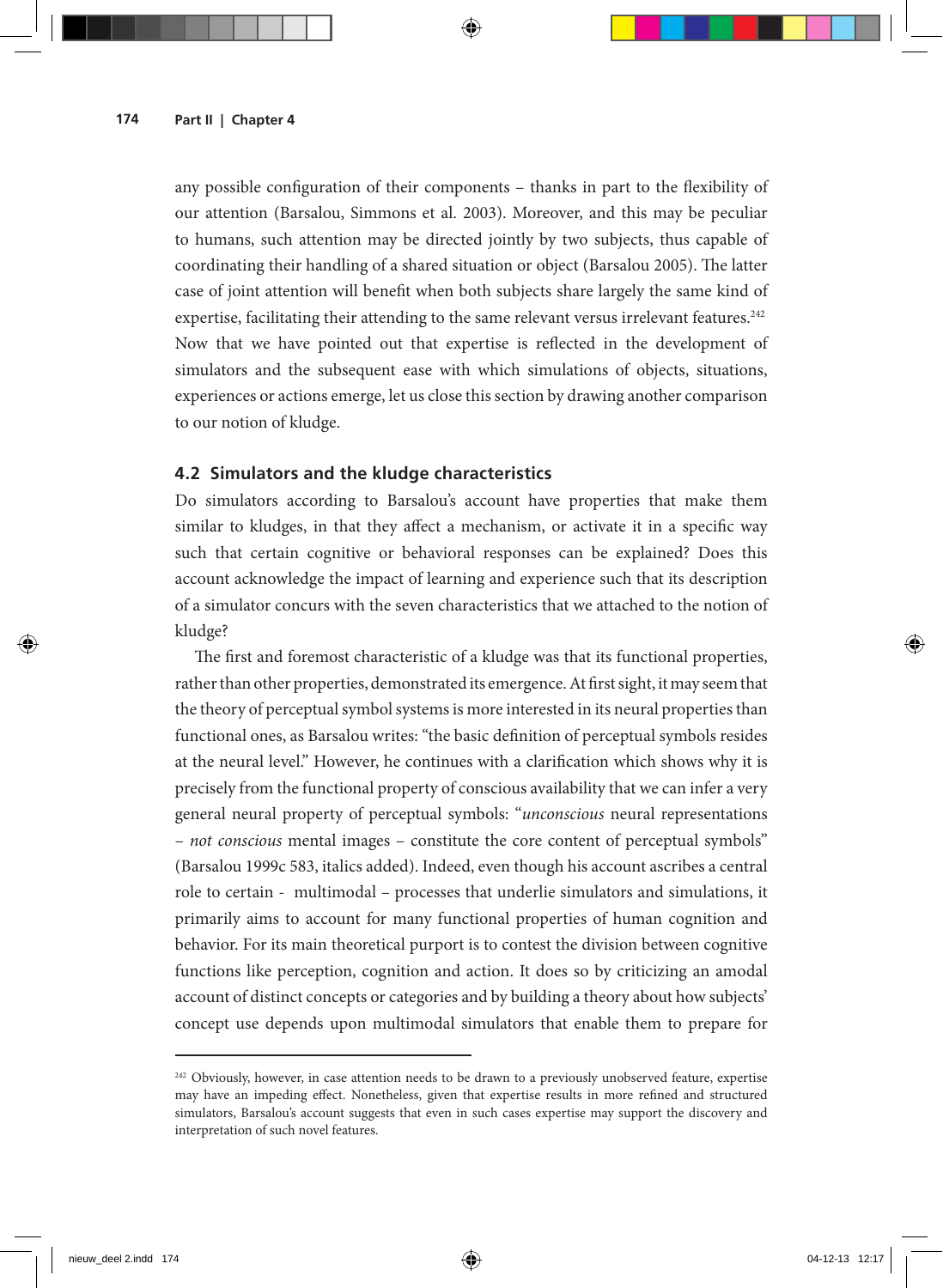situated action (Barsalou 2002 ; Barsalou 1999a). Not surprisingly, therefore, such preparation for situated action is evident from functional properties produced by the simulators, primarily in modified behavioral responses resulting from the development of such simulators. Similarly, they appear to affect sensory perception, as research has shown. For lesion studies suggest the involvement of particular neural areas in simulator development, but they do so by providing evidence that consequences of lesions are observable in patients' affected behavior or cognition, thus supporting the focus on functional properties of simulators (Barsalou 2009 ; Barsalou 2008).

Our second kludge characteristic implied that we cannot derive directly from a kludge's functional properties what algorithmic theory can describe its operation. Now Barsalou appears to have committed himself to a particular algorithmic theory - in Marr's sense (Marr 1982) - in which simulation plays a central role in different forms of information processing ranging from perception, speech, and action to introspection, as we learnt in the previous section (Barsalou 2008 ; Barsalou 2009). However, the specific form of the process involved in a particular simulation can be highly varied. A simulator refers to a 'distributed multi-modal system' that integrates an increasing amount of information as diverse as properties, relations, events and mental states that are related to a particular category, like cat or bicycle (Barsalou 2009). Such simulators are developed for: "any component of experience (or configuration of components) processed repeatedly by attention" (Barsalou, Simmons et al. 2003 89), including not just attended objects or a situation external to the subject but also those that are present during introspection. As a result of these processes underlying a simulator, it is indeed unlikely that we can derive from a particular simulator's functional properties what representations have been employed nor how these have been use. Think of an expert singer who can prepare his role by either drawing upon a specific experienced situation, or upon an idiosyncratic configuration of some features of a typical situation, or upon his repeated imagination of a certain opera scene.

As for the neural implementation of the 'distributed multi-modal systems' that underlie simulators, it is to be expected that this third characteristic cannot be very specific.243 Nonetheless, a general proposal has been made in (Simmons and Barsalou 2003), where the authors distinguish between at least two different components of the development of simulators and their neural implementations. To begin with, given that simulators are developed from situated experiences, sensory-motor

<sup>&</sup>lt;sup>243</sup> Barsalou acknowledges how its distributed nature also plays out in the equally distributed, underlying neural systems: "a situated conceptualization is a multi-modal simulation of a multi-component situation, with each modal component simulated in the respective neural system" (Barsalou 2009 1283).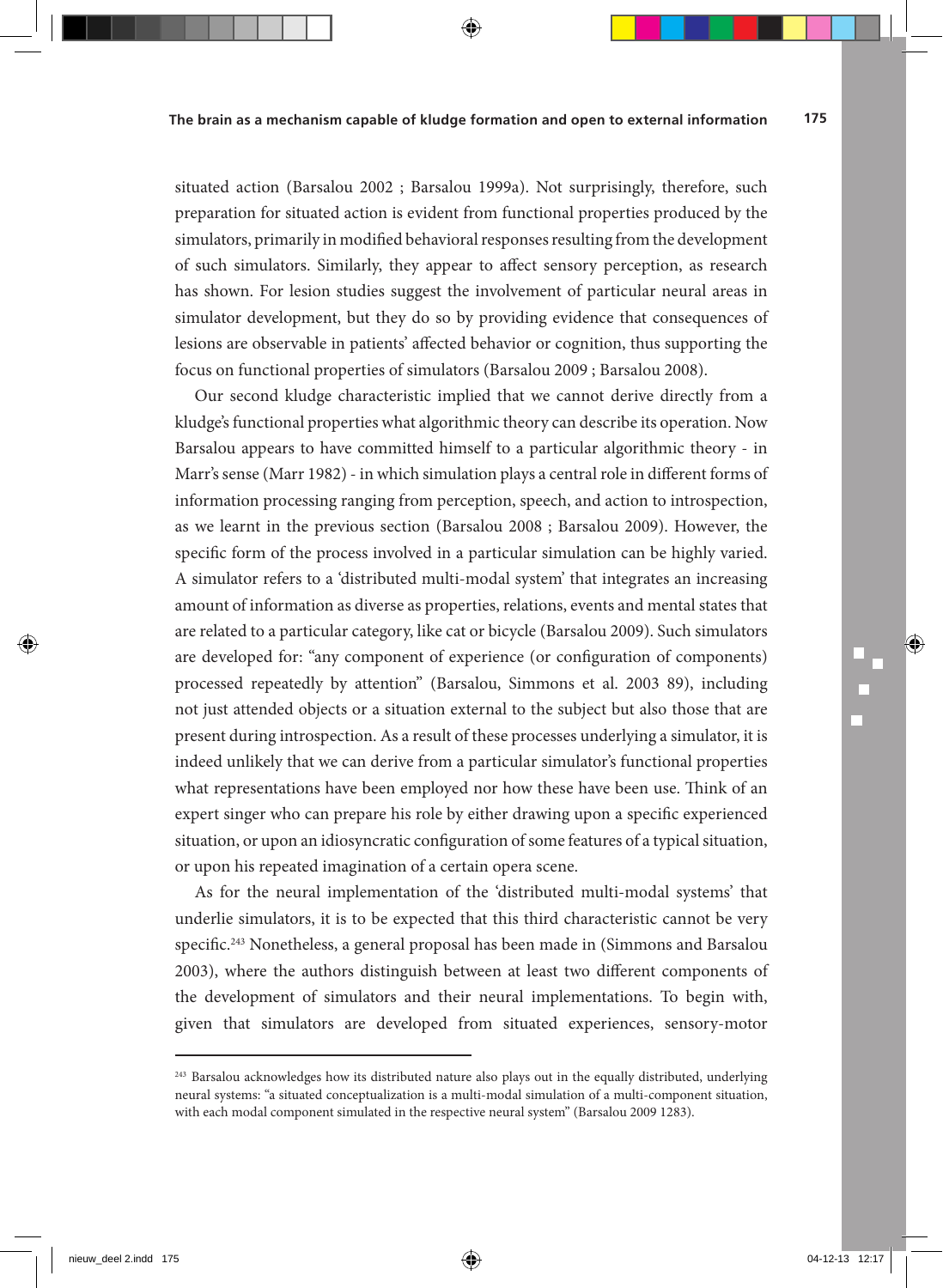systems are intrinsically involved. Experimental neuroimaging and lesion studies do indeed demonstrate that specific auditory, visual, and motor systems are activated when subjects process words related to specific categories or concepts (Simmons and Barsalou 2003).<sup>244</sup> But a simulator is not just the re-enactment of an actually experienced sensori-motor activity, as a simulator typically also integrates information stored in memory and derived from other experiences or simulators that share a feature property with the activated simulator. Neural association areas are suggested as the neural implementation for such sharing of features among simulators, comparable to the hidden layers in a connectionist feed-forward network (Barsalou 2003). The idea behind this hypothesis is that conjunctive neurons reactivate the components of other distributed networks, underlying other simulators, that are related to a currently activated simulator (Simmons and Barsalou 2003).<sup>245</sup> Other neural areas can be recruited as well to support a simulator, for example when introspective states are employed for the simulation of particular features or contents (Barsalou 2003) or when imagination creates novel and unrealistic simulations (Barsalou 1999c). In sum, neural implementations of simulators differ largely and may even differ from time to time when a specific simulator is activated, depending again on the selective attention or context in which it is activated.

That brings us to the fourth kludge characteristic, which hardly needs specific attention. As a simulator is continuously developing and as context and attention determine the specific informational contents that are being activated in a given situation, its variability and flexibility is large. This does not imply that each individual has a completely random set of simulators with idiosyncratic informational properties, fortunately. Given the important role of modal and embodied processing and the influence of statistical processing of environmental information for the development of simulators, many simulators and their properties will largely remain stable for a subject and will to a great extent be similar among subjects (Barsalou 1999c ; Barsalou, Simmons et al. 2003).<sup>246</sup> Indeed, two subjects need not have developed identical simulators and can still produce strikingly similar simulations of a concept in a given

<sup>&</sup>lt;sup>244</sup> The involvement of sensori-motor systems in language processing meets with relatively broad agreement. See e.g. (Beilock 2009 ; Deacon 2006 ; Jirak, Menz et al. 2010 ; Pulvermüller and Fadiga 2010 ; Tremblay and Small 2011).

<sup>245</sup> The authors refer to Damasio's idea of 'convergence zones', which equally aims to explain cognitive processing of language and meaning as the product of distributed networks, with an important role for various types of convergence zones, responsible for the abundance of associations observable in language and meaning processing (Damasio 1989). A recent review on embodiment and semantic representation concludes that in addition to the crucial role of sensori-motor areas, different theories are 'converging on convergence zones'. The reviewers point out that on the basis of the literature it is plausible that processing of abstract concepts does not necessarily engage primary sensori-motor areas - as strong embodiment theories would have it (Meteyard, Cuadrado et al. 2012).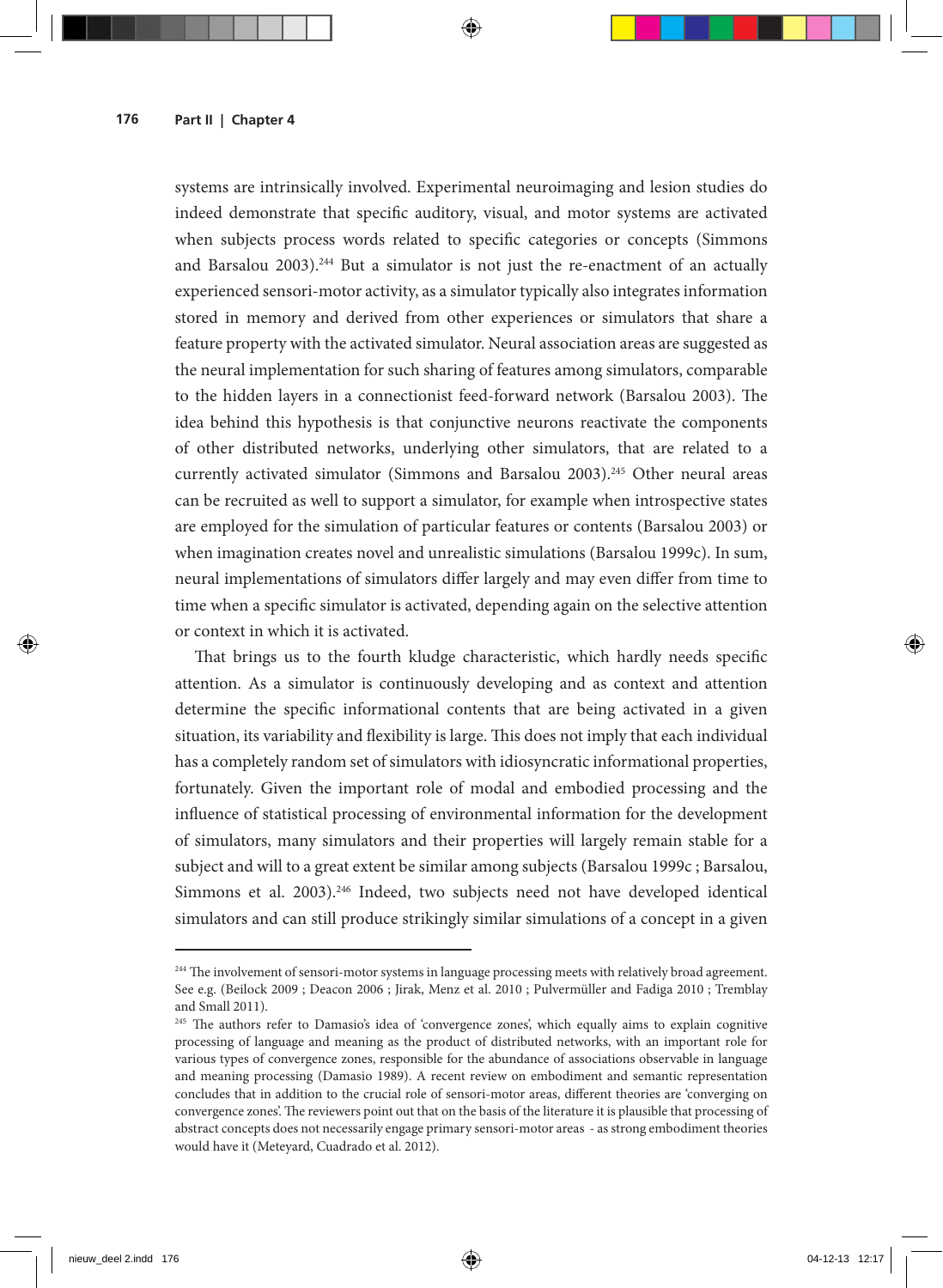situation or text, for example when this text or situation offers enough constraints on their simulations (Barsalou 1999c ; Barsalou 2009). Obviously, the richer the amount of experience and the simulators developed by subjects are, the more likely it is that they can produce such comparable simulations.

From this last observation we can immediately derive that a simulator is 'cobbled together', as our fifth kludge characteristic states. We asserted repeatedly that simulations are not to be understood as the activation of stored holistic memories of objects, events or actions. Instead, the simulator involved stores many different yet related perceptual symbols, recruiting sensori-motor representations among others.<sup>247</sup> These symbols are stored in hierarchically structured networks, with frames at upper levels and further lower level contents. The development and activation of such a structured simulator is dependent upon a subject's attention, the use of concepts and their meaning, and so on (Barsalou 1999c ; Barsalou 2009). Critically, having stored many of such simulators, humans can do more than just reactivate them to simulate previously experienced objects, events and actions. On top of this, they are capable of developing novel, abstract concepts and of simulating nonpresent situations with each other, which may be a critical component of human evolution (Barsalou 1999b). In sum, a simulator can be considered as a kludge also in the sense that it is composed as a distributed yet structured network consisting of components that are involved in many other cognitive processes as well. Notwithstanding this composite nature, each simulator has a relatively stable – hierarchical – structure, which merits its being called a kludge.

Being cobbled together, does a simulator in turn play a role in subsequent developments or experiences and become increasingly entrenched, as our sixth kludge characeristic would predict? Barsalou argues that this is indeed the case and reviews evidence that shows how perception, imagination, speech and other processes are facilitated and accelerated by the presence of relevant simulators. Based upon such

<sup>&</sup>lt;sup>246</sup> Moreover, there is behavioral and imaging evidence that in a general sense a conceptual system and even its implementation are to some extent shared between species like monkeys and humans (Barsalou 2005). A more elaborate theory of the evolutionary development of human language from precursory systems shared with animals is developed in (Arbib 2011). That account assigns an important role to mirror neurons, which appear to be recruited both in sensori-motor and in other association systems. Mirror neurons are also assumed to underlie the activation of motor systems when subjects are processing sentences with abstract conceptual contents (Glenberg, Sato et al. 2008). See footnote 231 above on the relation of Barsalou's account to mirror neuron research.

<sup>&</sup>lt;sup>247</sup> There are several lines of evidence for such an embodied account of symbol and language processing, for example when subjects recruit sensori-motor areas in fMRI experiments of language processing, or when patients suffering from lesioned sensori-motor areas have difficulty in specific language tasks. Such findings suggest that sensori-motor activations are not just epiphenomenal, but also functional in language processing (Barsalou 2008). Evidence also suggests a bi-directional influence between sensori-motor activations and language processing (Pulvermüller 2012 ; Pulvermüller, Hauk et al. 2005 ; Zwaan 2009).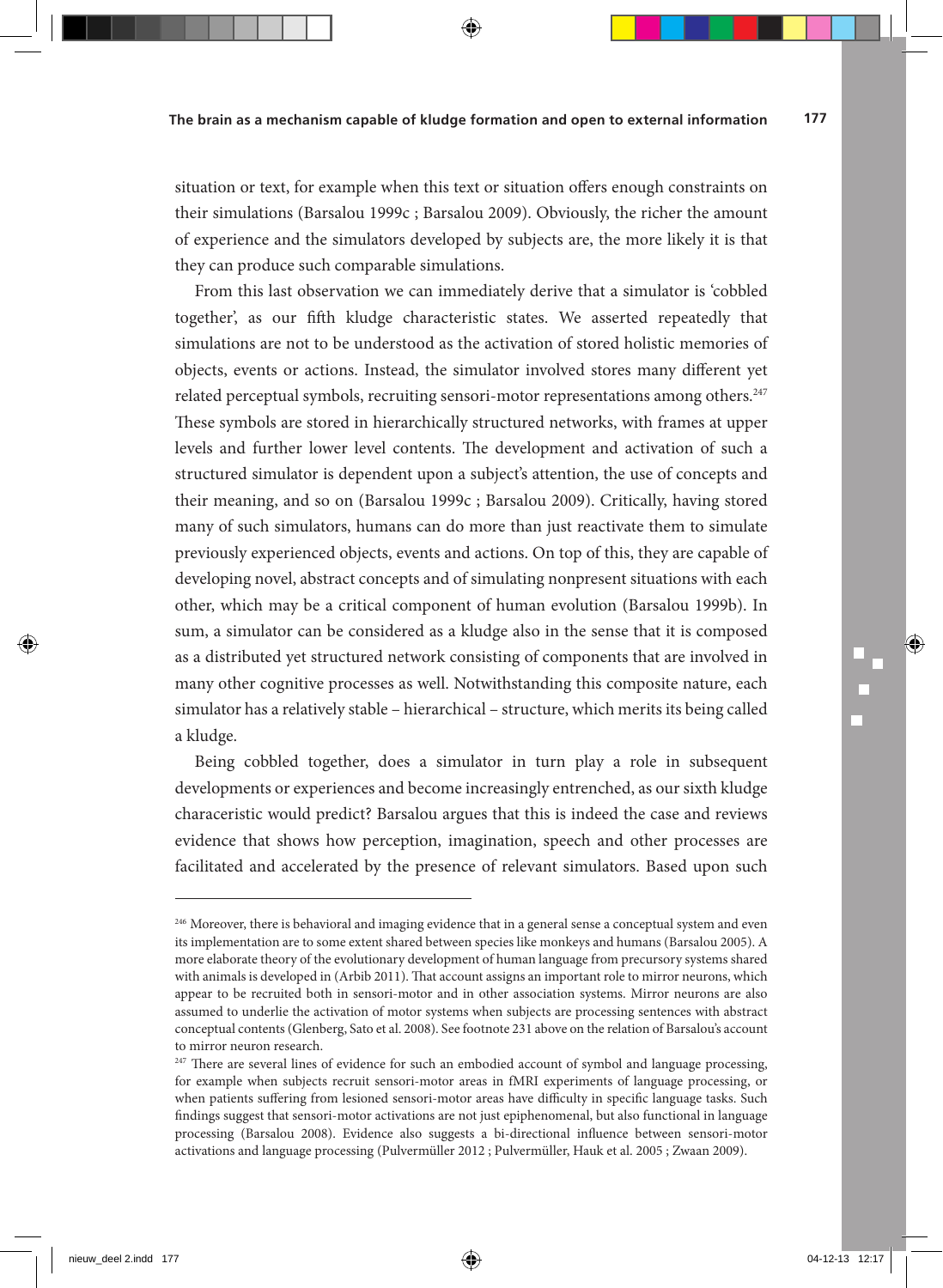simulators, a subject will implicitly anticipate and attend to specific information when perceiving an occluded scene or half-understood sentence, for example, which further expands these simulators and strengthens their role in future situations (Barsalou 1999c). Concurring with these arguments, one comment adds that knowledge structures like frames and scripts – which will figure together with schemas in our next part – are related to such simulators and similarly contribute to language comprehension and other functions in the form of background knowledge (Zwaan, Stanfield et al. 1999).<sup>248</sup> Other support for Barsalou's observation concerning entrenchment comes from research on implicit memory, which has shown how memorized items subsequently facilitate the processing of related items by several cognitive functions like perception and the imagination of the past and future (Schacter and Addis 2007c). Entrenchment of particular simulators can even be observed in religious beliefs and rituals, which often employ contents that are grounded in modality-specific brain systems. By doing so, religious practice contributes to the social dissemination and recurring activation of these simulators (Barsalou, Barbey et al. 2005). Interacting cognitive and sociocultural processes are thus responsible for the generative entrenchment of a collection of simulators that grows with an agent's expertise.<sup>249</sup>

Finally, for our seventh kludge characteristic we must consider whether environmental information is involved in the development and functioning of a simulator. Although simulators are grounded in perceptual symbol systems and differ in that respect from amodal accounts of symbols or concepts, we have meanwhile elucidated that this account emphasize the embodied nature of symbols and concepts as well as their situated nature. Environmental information does not just influence the development of simulators, often a simulator is activated in response to a situation (Barsalou 1999c). Experts, in particular, can be recognized by the fact that certain situations will automatically re-enact similar situations, with the activation of specific simulations and consequently facilitation of certain responses over others (Barsalou 2009). This results in the subject's situated experience of 'being there', in stark contrast to a subject who can only try to apply amodal concepts to objects, events and actions that are different from the ones from which they were originally abstracted

<sup>&</sup>lt;sup>248</sup> As mentioned in a footnote 257 the evolution of language is considered to be a rather continuous process, with several species sharing many different language processing components with humans. Reviewing evidence about the language faculty in different species, the authors of (Hauser, Chomsky et al. 2002) suggest that it is communication in a very broad sense that drove this evolution, drawing upon communicative dispositions that differed from species to species.

<sup>&</sup>lt;sup>249</sup> Cultural evolution is in many ways dependent upon the generative entrenchment of specific contents and practices in the behavior and cognition of individual subjects. Humans in particular use many 'scaffolding' strategies that contribute to this process (Wimsatt and Griesemer 2007).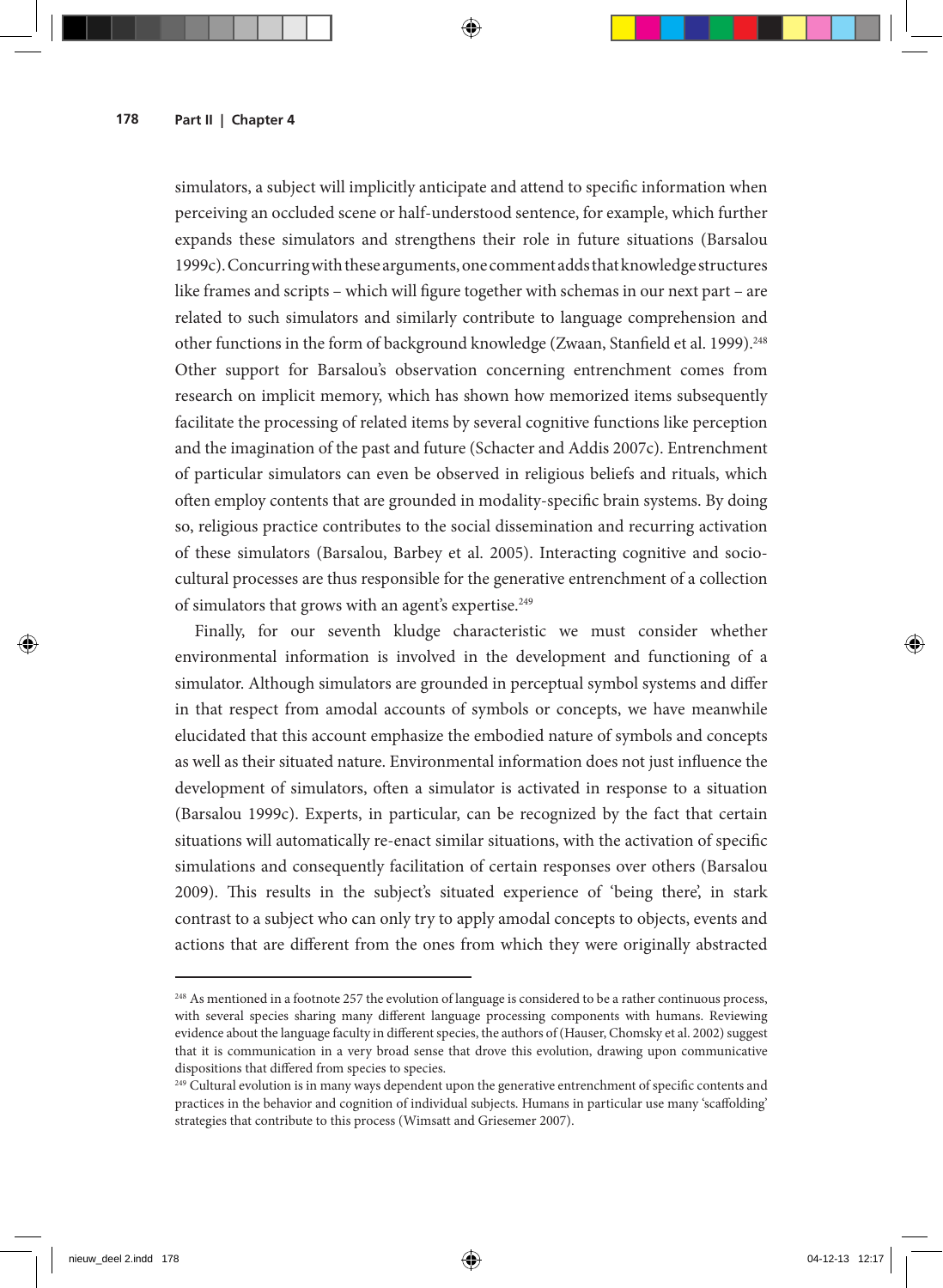(Barsalou 2002). Finally, culturally specific information plays an important role in the development and activation of simulators, underlining the relevance of environmental information (Barsalou 1999c ; Barsalou, Cohen et al. 2005).

In sum, the simulators this section has been devoted to turn out to comply largely with our notion of 'kludge'. Given its wide range of application to many domains of cognitive processing, it offers strong support for our argument that the explanatory mechanisms responsible for our acting are extensively modifiable as a result of learning and experience. As a result, our space of actions is being sculpted, with some options gaining in probability to be performed, whereas other actions are less likely to come to light. Next, we will discuss a final source of support for our argument about the prominence of such modification, now focusing on our capability to develop kludges with the involvement of environmental information and even environmental objects or material structures.

### **4.3 Reaching outside the skull: how can external objects become integrated?**

The first chapters of Part II were devoted to processes that appeared, at first sight at least, to be part of human natural development and experience. The phenomenon of modularization in infant learning and the development of automatized processing was not shown to rely on a specific and external source of information like language, even though it is likely that instruction does play a role in those cases. In the last section and the next, in contrast, we consider forms of kludge formation that more explicitly rely on the involvement of environmental information – and here of external objects. Simulators, which we found to play an important role in storing and employing such information, helped already to demonstrate that even culturally specific information will be integrated in cognitive mechanisms, influencing the functional properties of these simulators and the simulations depending on them (Barsalou 1999c). This is not surprising, as we already argued in chapter II.1 that we should not expect evolution to give rise to closed programs only, as these would only be beneficial for short-lived organisms with little time for learning (Mayr 1974). Organisms that live longer conversely benefit from their ability to entrench environmental information in mechanisms responsible for their behavior and cognition, with this entrenched information subsequently determining in part their development (Schank and Wimsatt 1986).

Such entrenchment of information during processes of kludge formation invites us to pause for a moment to reflect on the nature of cognitive processing. To the extent that cognitive processing involves external information, its results are always influenced by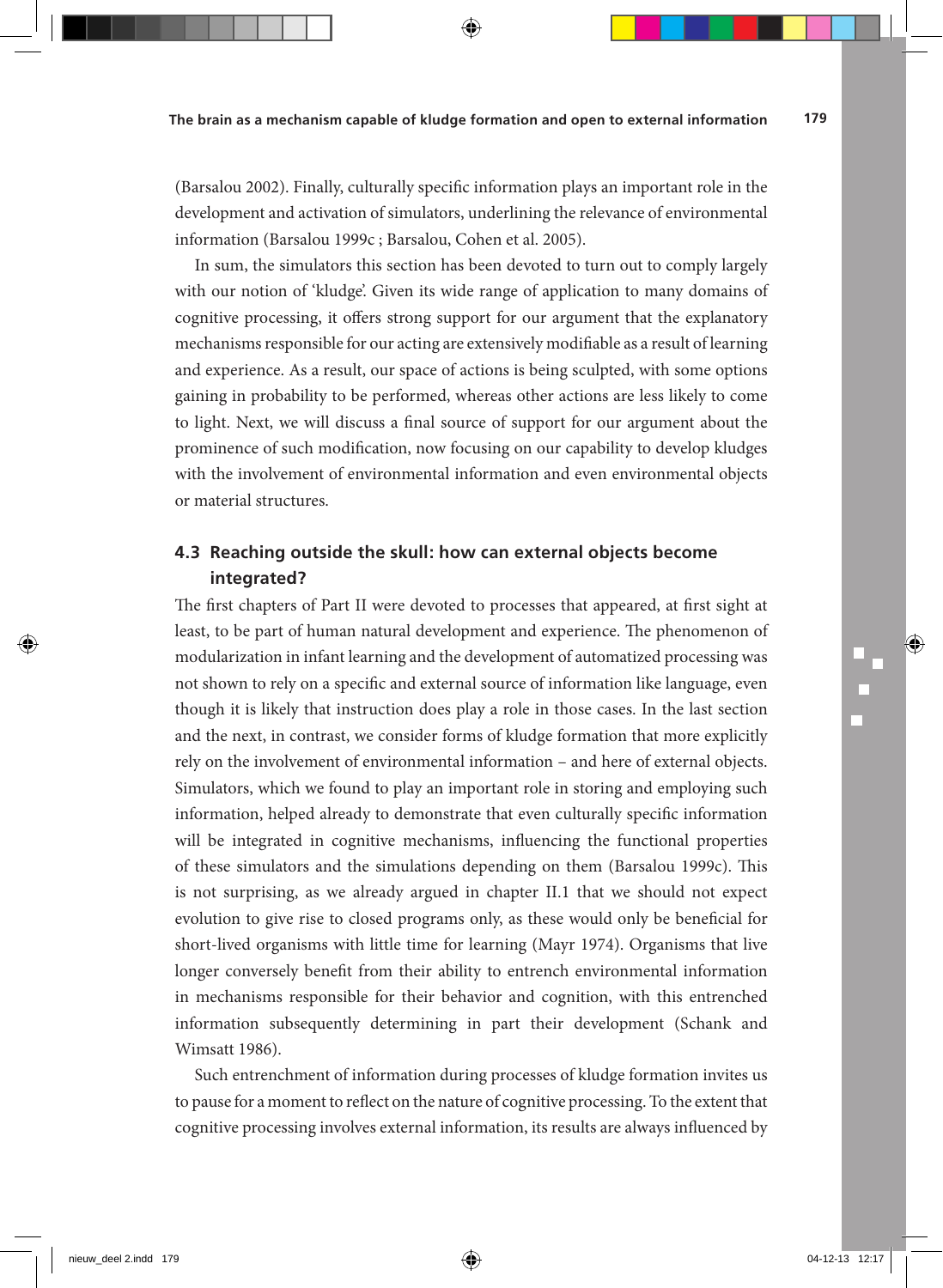it, obviously. Given Hebbian learning processes, these processes themselves will be modified according to the specific amounts and importance of different contents that they are offered for processing, including contents that derive from the environment: a vulnerable and quick rabbit will gain perceptual and motor expertise that is vastly different from the expertise of a human opera singer.<sup>250</sup> When environmental information becomes entrenched with the formation of a kludge, it thus contributes favorably to the facilitation of future processes within a specific environment in comparison to processes that are triggered by a completely novel environment.

What should be emphasized, moreover, is that the external information that becomes entrenched in cognitive mechanisms can have a profound effect on the structure of subsequent processes. In addition to associations that have been gradually and mostly implicitly shaped between specific contents – like those determining the results of automatized processing according to the dual-process theories discussed earlier – cognitive processes can follow rules or structures derived from external information. In humans, this capacity of structuring and restructuring cognitive processes according to acquired, external information is strongly developed. Language and the use of symbols play a significant role in this capacity, even if this role is different from case to case. For example, apart from facilitating agents to restructure their space of actions, symbol use can also help to inhibit automatic, reward related responses to stimuli. A demonstration of this was given in research with chimpanzees. These had difficulty in maximizing their rewards in a reverse-reinforcement contingency task in which they would receive maximum reward only when they selected the unappealing minimum, and vice versa. They failed only when they saw the attractive candies involved, but not when these were represented by abstract numbers: then the chimps were capable of selecting the lower number, obtaining maximum rewards (Boysen, Berntson et al. 1996). Symbolic representation thus helped them to override a strong action tendency and it facilitated restructuring the relation between direct aim and the indirect outcome of their action.

Compared to animals, human capacity for language and symbol learning is significantly different and larger.<sup>251</sup> Indeed, this capacity is so crucial to human existence because our brains have co-evolved with language use and our prefrontal cortex has overdeveloped such that humans: "are not just adapted for symbol learning but for *fail-*

<sup>&</sup>lt;sup>250</sup> This is not to deny that there are also many innate predispositions or prespecifications at work that help determine the early learning outcomes of rabbits versus humans and their subsequent chances of gaining expertise in running versus singing. Prespecified biases play a role in the neuroconstructivist account of such expertise, seeking a middle ground between innately specified content-specific modularity and unconstrained 'tabula rasa' accounts of cognition (Karmiloff-Smith 1992 ; Mareschal, Johnson et al. 2007).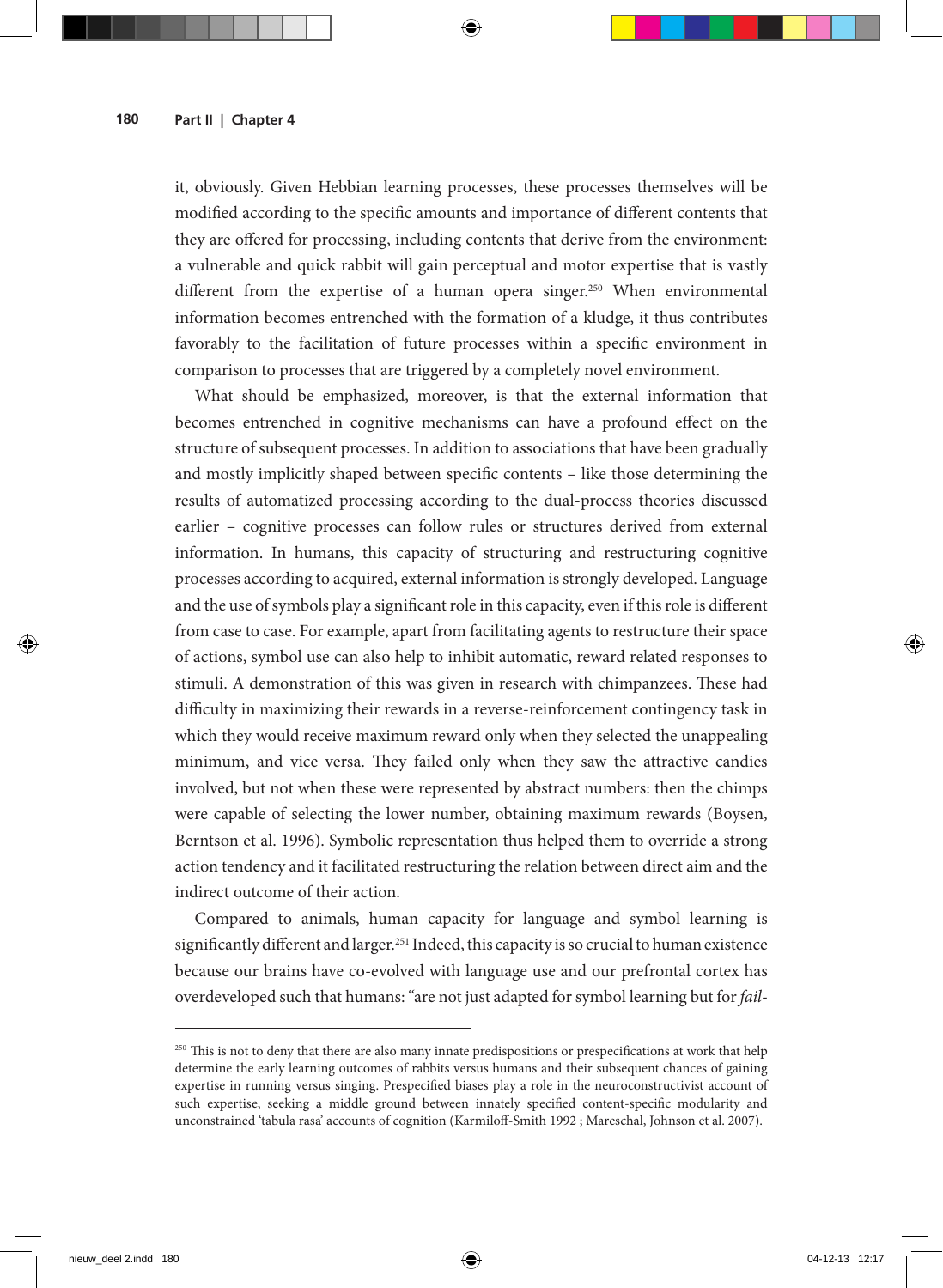*safe symbol learning*" (Deacon 1997 415, italics in original). Meanwhile, humans have created an ecological niche strongly determined by this language capacity (van der Lecq 2012). Even though animals share some capacity for symbol learning, humans are particularly able to acquire and recompose symbolic structures as a means to prepare for novel environments and novel actions, instead of merely relying on the strength of previously exercised associations, the way animals do (Barsalou 2005). Indeed, acquiring insight in deeper formal structures facilitate the transfer of agents' expertise in pattern learning from domain to domain, even when these are different such as letters and animals. Generally, it appears that even early perceptual processes learn to adapt to acquired formal rules and process visual stimuli according to those rules. For example, eye-tracking research shows that adept readers focus on multiplication problems before focusing on addition problems in mathematical formulas. Given this impact of mastered abstract mathematical rules and structures on human perceptual processes, these processes are said to be 'rigged up' with mathematical expertise (Goldstone, Landy et al. 2010).<sup>252</sup>

One could consider, as we do, these phenomena as proofs of the brain's – and our human brain's in particular – potential to integrate environmental information in such a way that it is not only deeply entrenched in its mechanisms, but also generatively involved in further developments and cognitive processes. Another view is to focus less on the integration of external information, but rather on its use or employment in creating novel and 'hybrid' cognitive processes, or in 'extending' the mind. Reasoning in that vein, Clark interprets such phenomena as a result of cognition being partly dependent upon a 'symbolic environment' which offers "additional fulcrums of attention, memory and control" (Clark 2006 300).<sup>253</sup> This phrasing suggests, however,

<sup>&</sup>lt;sup>251</sup> Even doves are capable of learning categories and simple categorization rules (Ashby and Ell 2001). Nonetheless, some continuity in symbol learning should not blind us for crucial differences in animal and human language capabilities. Whether it makes sense to distinguish between a broadly and narrowly conceived language capacity in order to differentiate between both capabilities requires a discussion beyond the confines of this dissertation (Hauser, Chomsky et al. 2002). What is more relevant to our purposes is the extent to which language and action processing are intertwined, which will be discussed more prominently in the next part. Interesting in that respect is the fact that Broca's area is involved in processing not just complex structure in language, but also in action (Arbib and Bonaiuto 2007 ; Hamzei, Rijntjes et al. 2003 ; Koechlin and Jubault 2006 ; Nishitani, Schurmann et al. 2005 ; Willems and Hagoort 2007).

<sup>&</sup>lt;sup>252</sup> Conversely, bodily gestures appear to scaffold our acquisition of mathematical cognitive operations, facilitating learning and influencing brain connectivity correspondingly. At later stages, gestures still play a modulating role during mathematical performances. De Cruz considers this to be supportive evidence for the extended mind hypothesis (De Cruz 2008). Dehaene, in his work on mathematical representations and reasoning, does not draw such consequences even though he acknowledges the transformative impact of linguistic – discrete - number representation on the (enculturated) brain (Dehaene 2001 ; Dehaene, Spelke et al. 1999).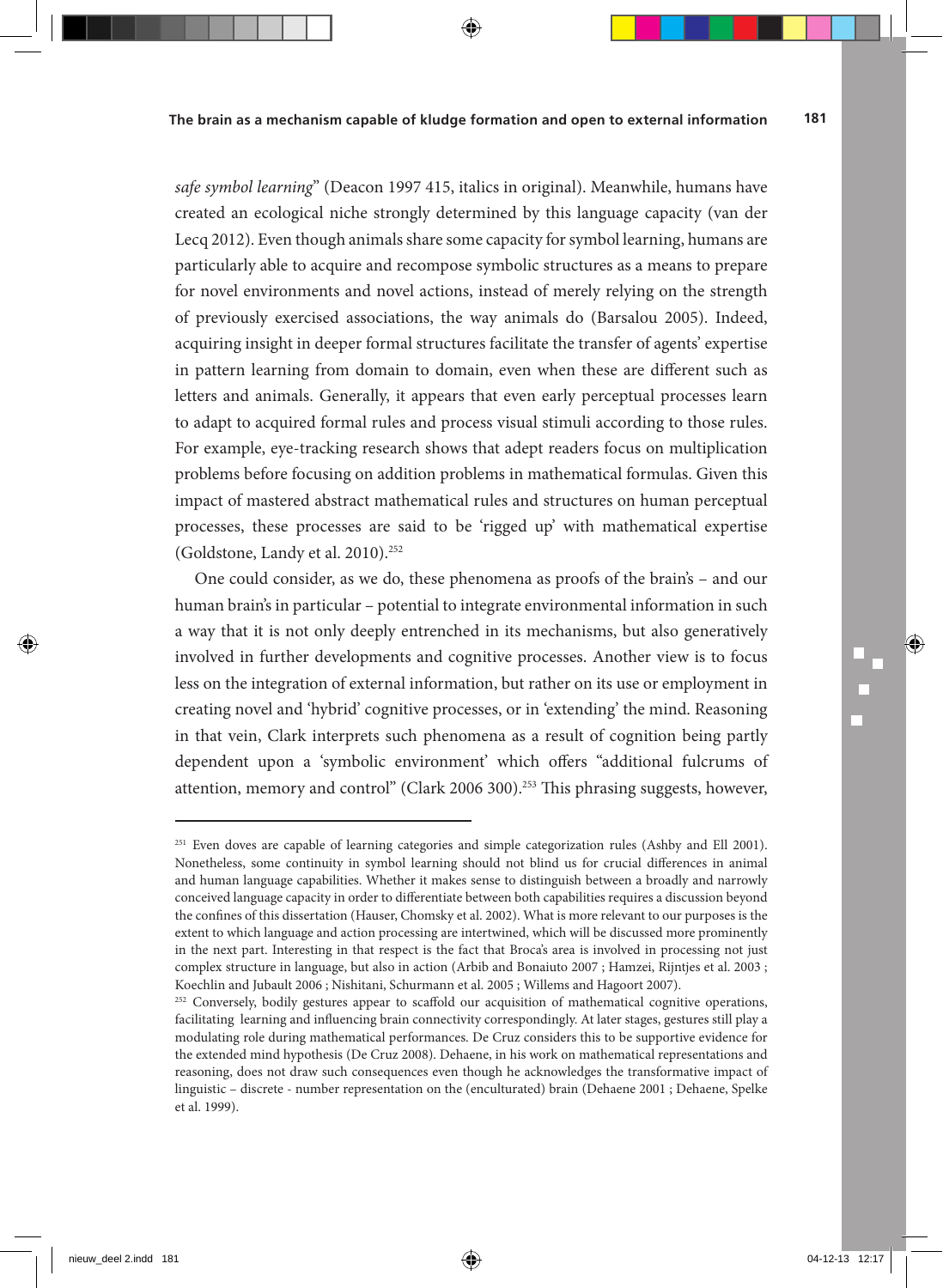that the environment remains external to those cognitive functions, while we have been emphasizing the integration of external information in cognitive mechanisms in such a way that it not just modulates but actually modifies those mechanisms and thus the cognitive processes they perform.254 For Clark, however, the relative externality of this information is shared with the externality of tools and artifacts, which are likewise employed by the brain on a general basis. As we want to distinguish the current discussion from the previous one about symbols and simulators, and given that external material objects cannot be integrated in these mechanisms in the same way as language and symbols, we will presently focus on the question how we should interpret the hypothesis of 'extended cognition', particularly with regard to the interaction with these objects.

In their much discussed article on the 'extended mind', Clark and Chalmers do indeed scrutinize the interaction of humans with external objects like pens, notebooks, nautical slides, calculators. They propose to interpret this interaction as a case in which an external system becomes coupled in such a reliable and robust way to cognitive processes going on in the brain, that such objects significantly expand and alter these processes. Famous is the example of Otto, who must rely on an external memory in the form of a notebook that he always carries and uses. Otto is dependent upon this external memory in a way comparable to a normal person's reliance on his biological memory. If this is indeed accepted as a valid comparison, the authors claim that we may need to seriously reconsider our understanding of cognition and the boundaries of the system underlying cognition and behavior (Clark and Chalmers 1998).255 While traditional accounts of cognitive processing tacitly maintain the skull as a fixed

<sup>253</sup> Clark refers critically to Dennet's idea of 'simulating' a 'more-or-less serial virtual machine' by the parallel hardware of the human brain with the help of language (Dennett 1993, 218 ff.). In a 1997 paper Dennett discusses some insights of Clark's (Clark 1997), yet maintains that language is a tool – yet a far-reaching tool – for thinking as it can influence the projects, rules, policies and so on of our thinking (Dennett 2000). Clark assigns an important role to language as an external prop complementary to the brain, thus leaving cognitive processes largely unaffected by language (Clark 1997 ; Clark 2008). In Clark's version, therefore, one could find a 'fixed properties' view of the brain (Kirchhoff 2012), quite different from our view of modifiable dynamical cognitive mechanisms. However, Clark increasingly appears to acknowledge the dynamic properties of the brain and their importance for extended cognition, emphasizing now that: "the biological brain adapts, selects, and alters, its own internal routines" for optimal exploiting external resources (Clark 2011 459). Indeed, in addition he contends that "the biological brain is the essential core element", suggesting a more moderate take on extended cognition.

<sup>254</sup> Clark refers to Barsalou's perceptual symbol systems (Barsalou 1999c), yet still stresses the issue of complementarity of such systems to the cognitive processes going on in the brain instead of recognizing how these symbol systems modify cognitive processing. He maintains that "language need not profoundly reorganize the shape and texture of the neural coding routines themselves" (Clark 2006 302), whereas Barsalou suggests that language – with its productivity, systematicity and capacity for recursivity – does have an impact on coding and re-activation of symbols (Barsalou 1999c).

<sup>&</sup>lt;sup>255</sup> Indeed, according to that view, the mind is a plastic, open-ended system, "fully capable of including nonbiological props and aids as quite literally parts of [itself]" (Clark 2003 10).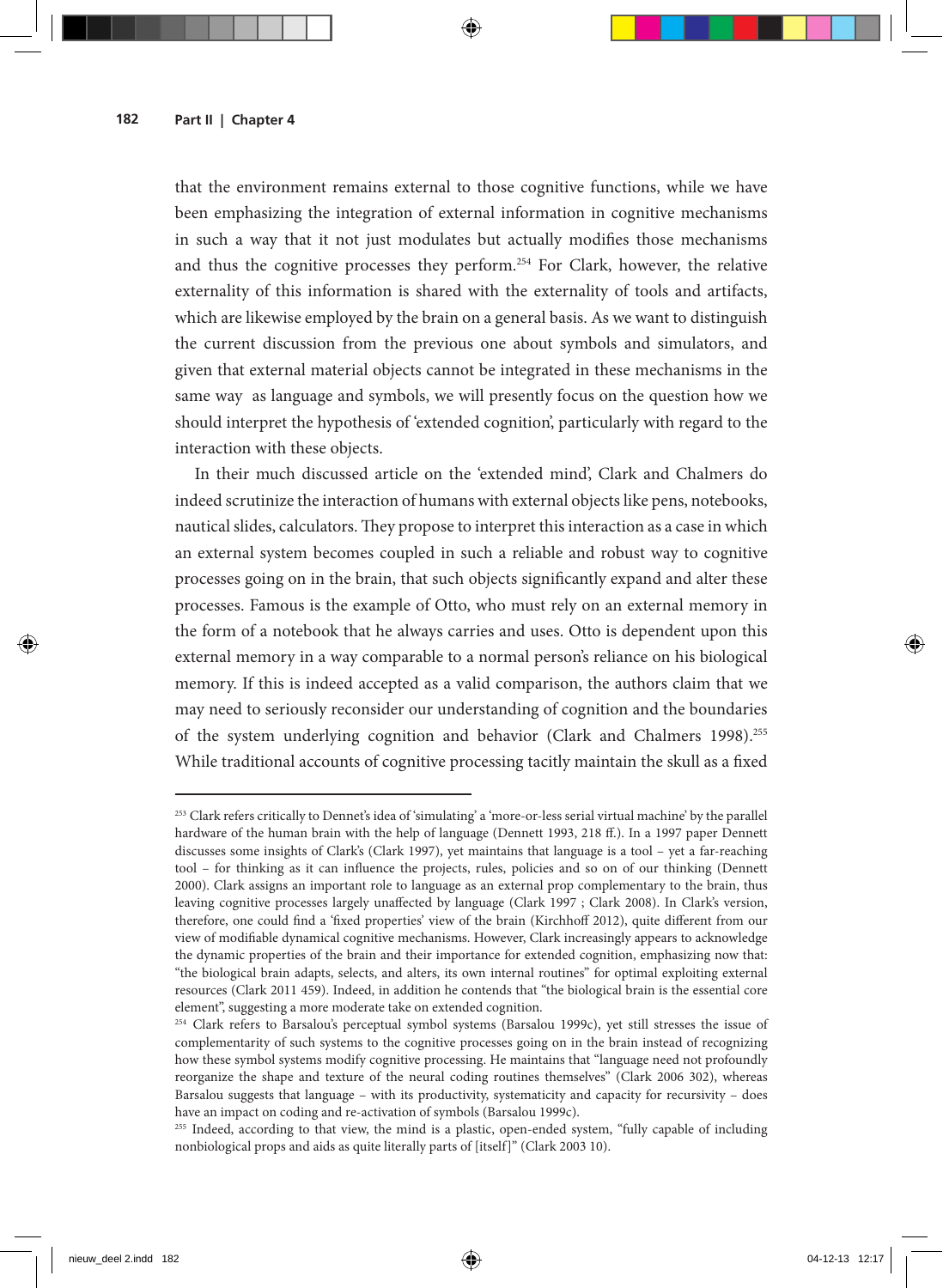boundary, it would then be more appropriate to refer to 'extended cognition' carried out by an 'extended mind' (Clark and Chalmers 1998).<sup>256</sup>

Our capability to integrate not only external information but also objects and technology in our cognitive and behavioral routines has been emphasized by Clark and others variously and in sometimes rather poetic statements.257 Opposing what he considers outdated accounts of cognition that focus on our neural apparatus and tend to overlook or underestimate this capability, Clark contends that we humans: "make ourselves into new kinds of cognitive engine by (amongst other things) annexing and co-opting elements of external cognitive scaffolding as proper parts of hybrid computational routines" (Clark 2006 299).<sup>258</sup> Pens and notebooks were relatively simple, but we also see more recent examples of information processing and communication devices that we take for granted even though they vastly modify and expand the cognitive tasks we are able to perform, therefore deserving to be called 'pseudo-neural' (Clark 2003 45). Still more invasive are appliances like an additional,

<sup>256</sup> This argument is akin to Wilson's hypothesis of 'wide computation', which objects to methodological individualism in psychology, as there are at times environmental features that play a role in an individual's computational processes (Wilson 1994).

<sup>&</sup>lt;sup>257</sup> Or in Clark's words, humans are potentially: "human-technology symbionts: thinking and reasoning systems whose minds and selves are spread across biological brain and nonbiological circuitry" (Clark 2003 3). Two objections have been made, both challenging the ontological status of the system that is assumed here. First, Clark's view is said to fail in appreciating that cognition does process content derived from social practices or conventions, like humans do when they process linguistic or mathematical symbols, and so forth. A second objection concerns the causal processes underlying cognition, that are different from external causal processes – some of which might be related to cognitive processes. Both objections are presented as grounds for rejecting the extension of mental or cognitive processes with causal processes of a different nature some of which involve derived contents (Adams and Aizawa 2001). Now the first objection is related to our seventh kludge characteristic, stating that a kludge can be established with the integration of environmental information. Derived content, can indeed become integrated in cognitive mechanisms, as is demonstrated when language switching in bilingual subjects implies alterations of their cognitive processes and the underlying neural networks (Garbin, Sanjuan et al. 2010 ; Kobayashi, Glover et al. 2008). However, the extended cognition hypothesis does not deny such diversity, as the hypothesis in fact emphasizes that hybridity regarding content and causality characterizes many of the cognitive processes that we usually accept as instances of cognition (Clark 2008). We would rather raise another critical remark. Once we recognize that cognitive processes are capable of kludge formation in which process environmental information and objects can play an important role, we still are not forced to include the latter into an account of the cognitive mechanism or system itself. Indeed, it seems to us that the extended view still needs to argue why ontological notions such as we find in Aristotle's Metaphysics (cf. the mereology given in V, 6), like coherence in time and space and the relative independent existence, are not applicable to the embodied cognitive system. To conflate two systems that are distinct in some basic ontological senses, even if tightly coupled, into a single system requires stronger arguments than those that merely show how each system by itself is already made up of different components. See for related mereological issues with regard to arguments in cognitive neuroscience our (Keestra and Cowley 2009 ; Keestra and Cowley 2011).

<sup>&</sup>lt;sup>258</sup> In his critique of the extended view of the mind, Sterelny also refers to the process of external scaffolding, but considers this merely as another kind of 'niche construction', as we can witness many evolving species doing likewise by building nests or laying scent trails (Sterelny 2010). This account is more in agreement with ours, as it still focuses on cognitive mechanism's capabilities for kludge formation with the integration of environmental information but does not extend the mechanism itself out into the environment.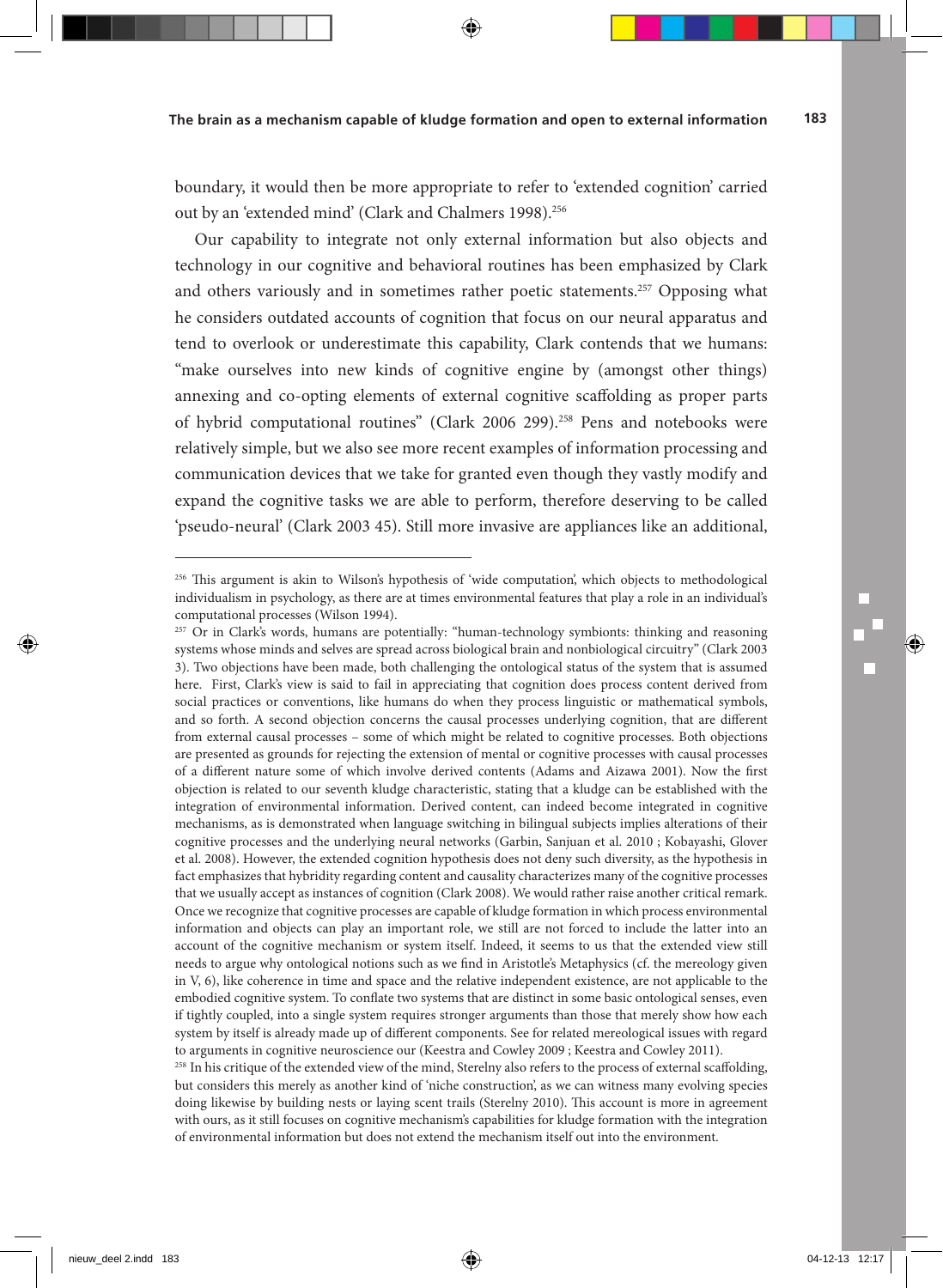third – prosthetic - arm, a cochlear implant which allows ultrasonic sound processing, or an implanted retinal display directly connected to an external information database for processing the perceived environment, as these devices not only substitute our common capabilities but even add novel options for interaction with the environment. With these devices in place, we are allegedly no longer just conducting hybrid computational processes, but have become truly 'biotechnological hybrids' or 'softselves': "continuously open to change and driven to leak through the confines of skin and skull, annexing more and more *nonbiological elements as aspects of the machinery*  of mind itself" (Clark 2003 137, italics added).<sup>259</sup>

Although the openness and modifiability of cognitive mechanisms has been at stake in this part all along, let us consider whether we can explain the interaction with objects, artifacts and technologies within the present framework, which emphasizes the formation of kludges with the integration of external information. Earlier, we noted that handling a tool may become integrated in one's performance, as when an expert singer finds that singing a difficult Don Giovanni or Saint François melody is facilitated by his manipulating a sword or cross. So yes, external objects can even shape cognitive processes, suggesting that these objects somehow play a role in complex functional mechanisms.

A relatively simple example of the modulatory influence of objects can be seen in monkeys, when the receptive field of visuo-somatosensory neurons expands after a limited period of handling an arm-extending rake, the tool apparently being integrated into its body schema (Iriki, Tanaka et al. 1996).<sup>260</sup> Further investigations supported this notion of the brain's capability to flexibly integrate external tools in the activation patterns of sensorimotor areas that were previously determined by the confines of the body (Mahon, Schwarzbach et al. 2010 ; Peeters, Simone et al. 2009).<sup>261</sup> However, this phenomenon is still of limited value regarding the more far-reaching conclusions

<sup>&</sup>lt;sup>259</sup> Elsewhere, Clark identifies the body with the roles it plays in intelligent behavior, it being: "the locus of willed action, the point of sensorimotor confluence, the gateway to intelligent offloading, and the stable (though not permanently fixed) platform whose features and relations can be relied upon (without being represented) in the computations underlying some intelligent performances" (Clark 2008 207). The rejection of representation in this context is based upon a rather strict notion of that disputed concept. A more liberal interpretation of representation would allow for a fruitful employment of that notion in mechanistic explanations – see the discussion referred to in note 99 in chapter I.5 and elsewhere.

<sup>260</sup> The authors of (Iriki, Tanaka et al. 1996) interchangeably use the terms of body schema and body image when referring to this phenomenon of neural plasticity. However, to concur with Gallagher, it makes sense to use body schema when referring to: "a system of sensory-motor capacities that function without awareness or the necessity of perceptual monitoring" (Gallagher 2005 24), while awareness, attitudes and beliefs play a role in one's body image only.

<sup>261</sup> An issue that is yet to be clarified is whether birds or non-human mammals can create or discover new tools by employing some knowledge of physics, but to date there is little evidence for such sophistication in animals (Emery and Clayton 2009).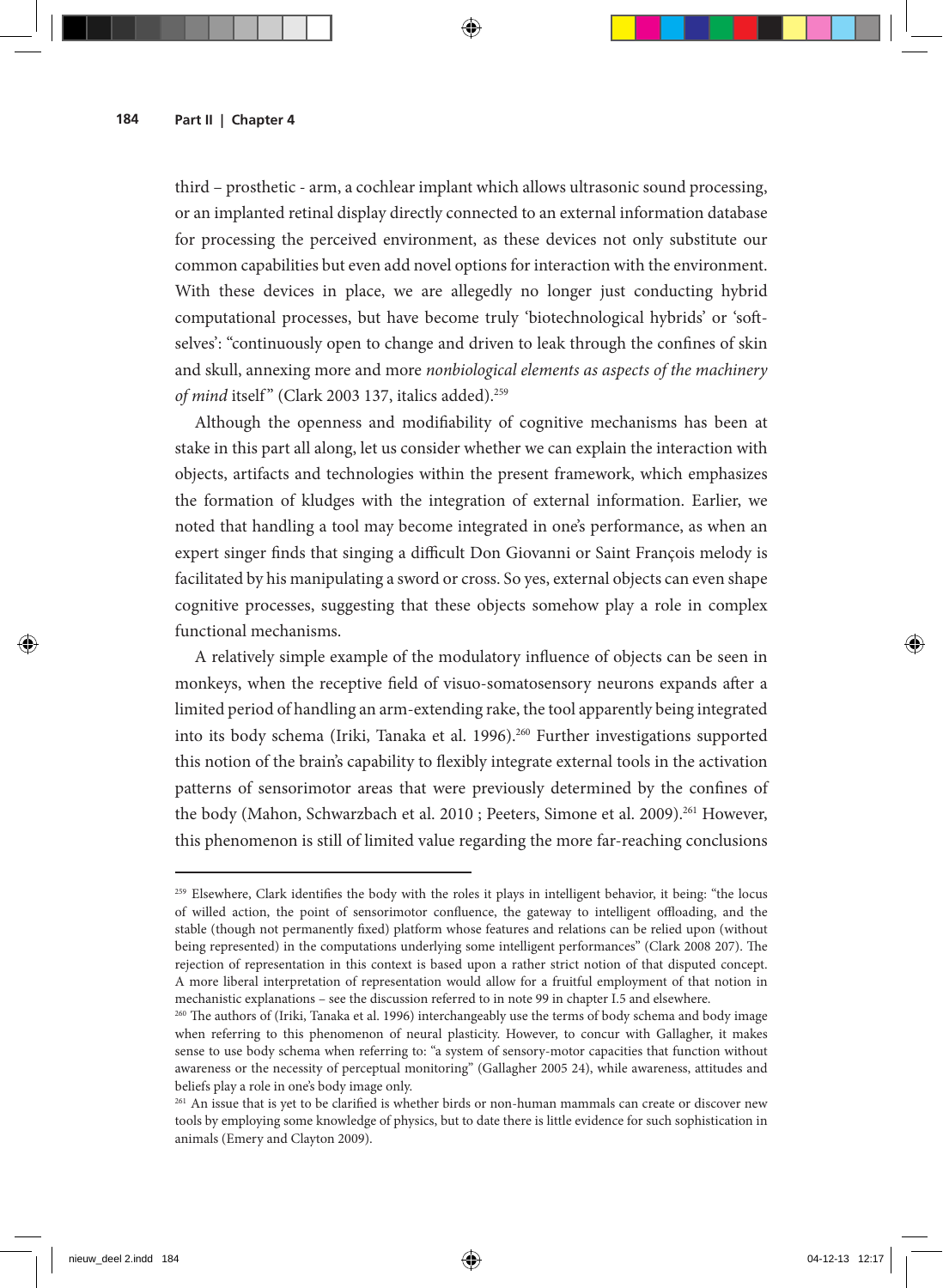discussed here.

For the simple conclusion would be that tools like rakes and sticks merely co-opt the already existing neural representations of our body parts which are then flexibly adjusted – comparable to the reverse phenomenon when a neural representation of a body part in the brain is adjusted upon cutting a nerve to it (Buonomano and Merzenich 1998). The arm extending tools appear to modify the explanatory mechanisms involved in reaching, touching or perceiving only superficially, by adjusting relevant sensorimotor parameters.262 Several anatomical studies have shown how as a consequence of tool use the areas of both somato-sensori neurons and visual neurons are enlarged, in this way extending the peri-personal space of the monkeys. PET scan research in humans, using not only rakes for reaching but also tongs for picking up objects, shows comparably enlarged activation sites (Maravita and Iriki 2004).<sup>263</sup>

However, tool use with a larger impact than just dimensional adjustments has been studied as well, potentially offering a more convincing demonstration of our being 'human-technology symbionts' in Clark's sense (Clark 2003).<sup>264</sup> With more complex tools, novel actions are made possible involving action means or goals that are impossible to obtain with mere bodily movements or their elongated versions. Experiments with monkeys and humans who learned to use both normal and reverse pliers (that allow grasping an object when opening instead of closing the handles)

<sup>&</sup>lt;sup>262</sup> It is possible to disentangle the sensorimotor adaptations that occur with tool-use and the modification of the feedback that is provided by the 'distalized' visual target (Arbib, Bonaiuto et al. 2009). In similar research with rubber hands, subjects report illusory sensations of being touched when they perceive how a prosthetic hand or rubber hand is being touched, if these are carefully positioned and manipulated by an experimenter relative to their body or attached to it (White, Davies et al. 2010). This fact demonstrates that these objects are not merely used as external instruments but indeed are integrated in a multimodal body schema. Interestingly, patients suffering from schizophrenia are more susceptible to such illusions, interpreted as failures in processing body ownership. Such failures are relatively easy to explain, as they rely on failed detection of the incongruence between visual, tactile and proprioceptive signals (Jeannerod and Pacherie 2004 ; Thakkar, Nichols et al. 2011).

<sup>263</sup> Holmes and others argue that there may at least be an additional role for attention allocation in the explanation of the phenomena reported about tool use and the extension of an agent's peri-personal space, as that phenomenon seems to be vulnerable to interferences with attention (Holmes, Calvert et al. 2004). As such acquired neural extensions are not as stable as the projections that stem from body parts, one could indeed expect these neural extensions to be more vulnerable, indeed. Nonetheless, investigation of the changes in visual-tactile representations along the dimension that became extended with tool use shows that these changes occur in a gradient along that axis, ruling out that it is only a matter of attention allocation (Bonifazi, Farne et al. 2007).

<sup>&</sup>lt;sup>264</sup> An indication of the importance of the function of a tool rather than its mere dimensions in 'sculpting' the agent's peri-personal space is provided by an experiment where a 60-cm. stick is used, with a handle positioned halfway at 30 centimeters. The extra, yet useless, 30 centimers did not extend the peri-personal space, confirming other research that demonstrated the importance of the agents' active involvement with a tool's functions for neural and cognitive adaptation to the tool (Farne, Iriki et al. 2005). Indeed, only when agents intend to use the tool for reaching an object, their peri-personal space was found to become actually extended. The authors point out that both ability and intention to perform an act modulate perception in these cases (Witt, Proffitt et al. 2005).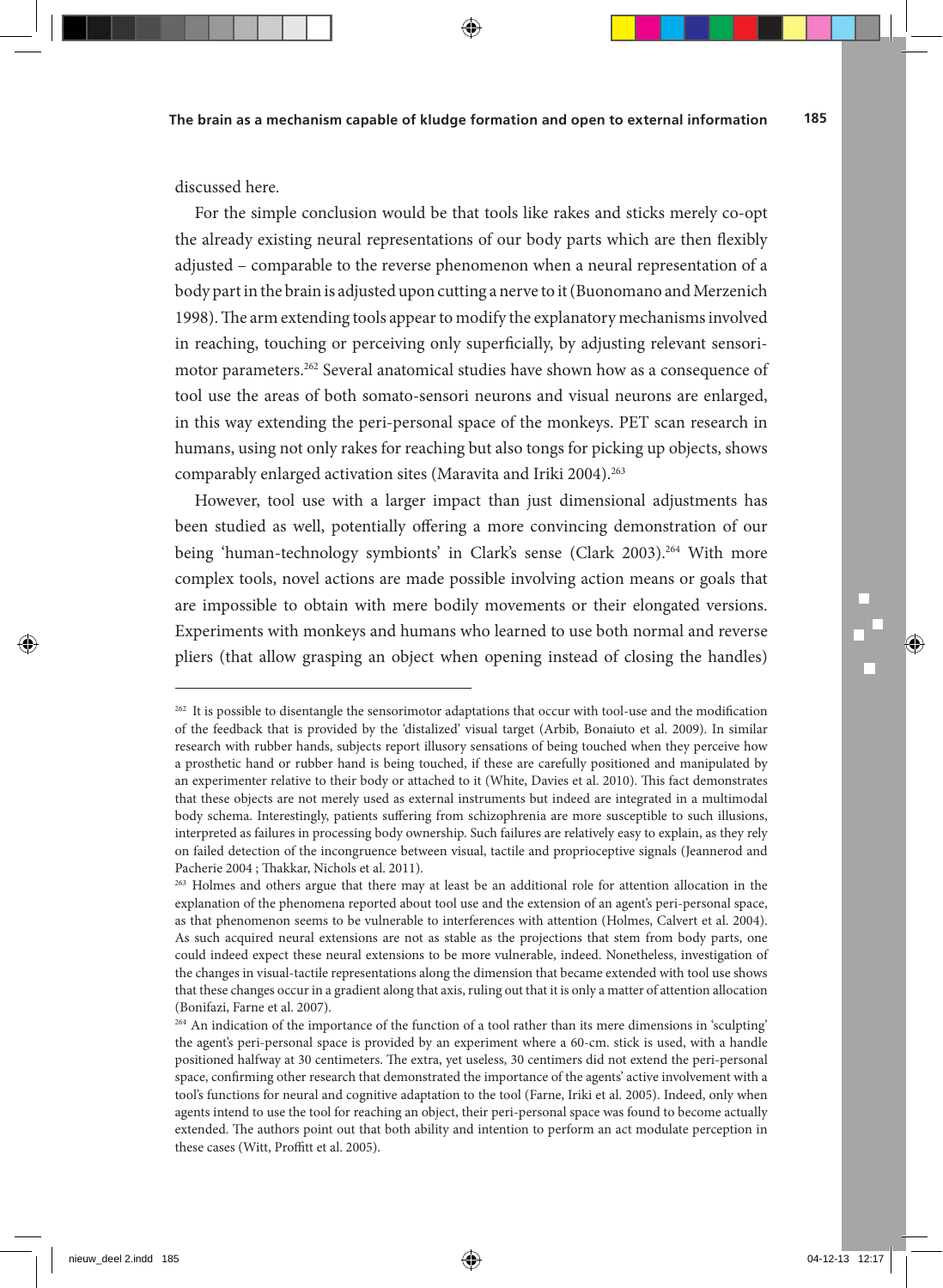show that movements and action goals are differentially coded in the brain, allowing flexible configurations (Cattaneo, Caruana et al. 2009 ; Umiltà, Escola et al. 2008).<sup>265</sup>In that sense, such novel actions would be better comparable to the novel situation simulations that are made possible by the configuration of endless, new and abstracted combinations within perceptual symbol systems (Barsalou 1999c), as we discovered in the sections above.<sup>266</sup> Indeed, the interaction with tools or artifacts has been shown to: "change the way the human brain perceives the size and configuration of our body parts" (Malafouris 2010).

Now it is well known that premotor and parietal areas are activated not only by motor engagement with objects and tools, but also by the observation, the imagination or planning of potential motor actions (Jeannerod and Frak 1999). Apparently, motor representations do not just represent the complete, stored experiences of complex motor actions. On the contrary, these motor representations are stored in such a way that they allow the explicit or tacit recomposition of such actions in order to facilitate the prediction of potential outcomes when interacting with the environment (Jeannerod 2006).

Adding another layer of complexity, the brain is usually composing several potential action representations in parallel, requiring a selection of the single action that is eventually performed. All in all a complex task, involving a highly distributed network of parietal, motor and also prefrontal cortex areas (Cisek 2006). The integration of external objects and tools in potential actions does then require some extra – but not completely novel - adaptivity and flexibility, added to an actor's expertise of tacitly composing action representations for bodily actions with familiar means and goals. Humans appear to be particularly good at this.

Indeed, studies of (over-)imitation in humans and animals that use 'artificial fruit', or opaque boxes that have to be opened via complex sequences of actions, demonstrate that humans are inclined and better able to observe, analyze and compose comprehensive representations in order to imitate complex actions and object use.<sup>267</sup>

<sup>265</sup> Other research shows how handling a contemporary tool like a (manipulated) computer mouse similarly leads to novel representations in the brain. The authors demonstrated the presence in the cerebellum of multiple, modularized models of features of novel mouse actions, rather than models of the hand actions that were required for using the mouse (Imamizu, Kuroda et al. 2003).

<sup>266</sup> The limitations in nonhuman primates in tool use may be related to their demonstrated inability to master hierarchical structure in language (Fitch and Hauser 2004), as both require complex computations and coordination at several levels of complexity. Study of gestures in gorillas show an equally limited repertoire with very little evidence of the invention of new gestures for novel situations or forms of idiosyncrasy (Genty, Breuer et al. 2009). Cognitive archaeology similarly suggests that tool use – primarily in the form of stone use and stone knapping – emerges well before the development of symbolic representations or of language (Malafouris 2010 ; Stout and Chaminade 2009).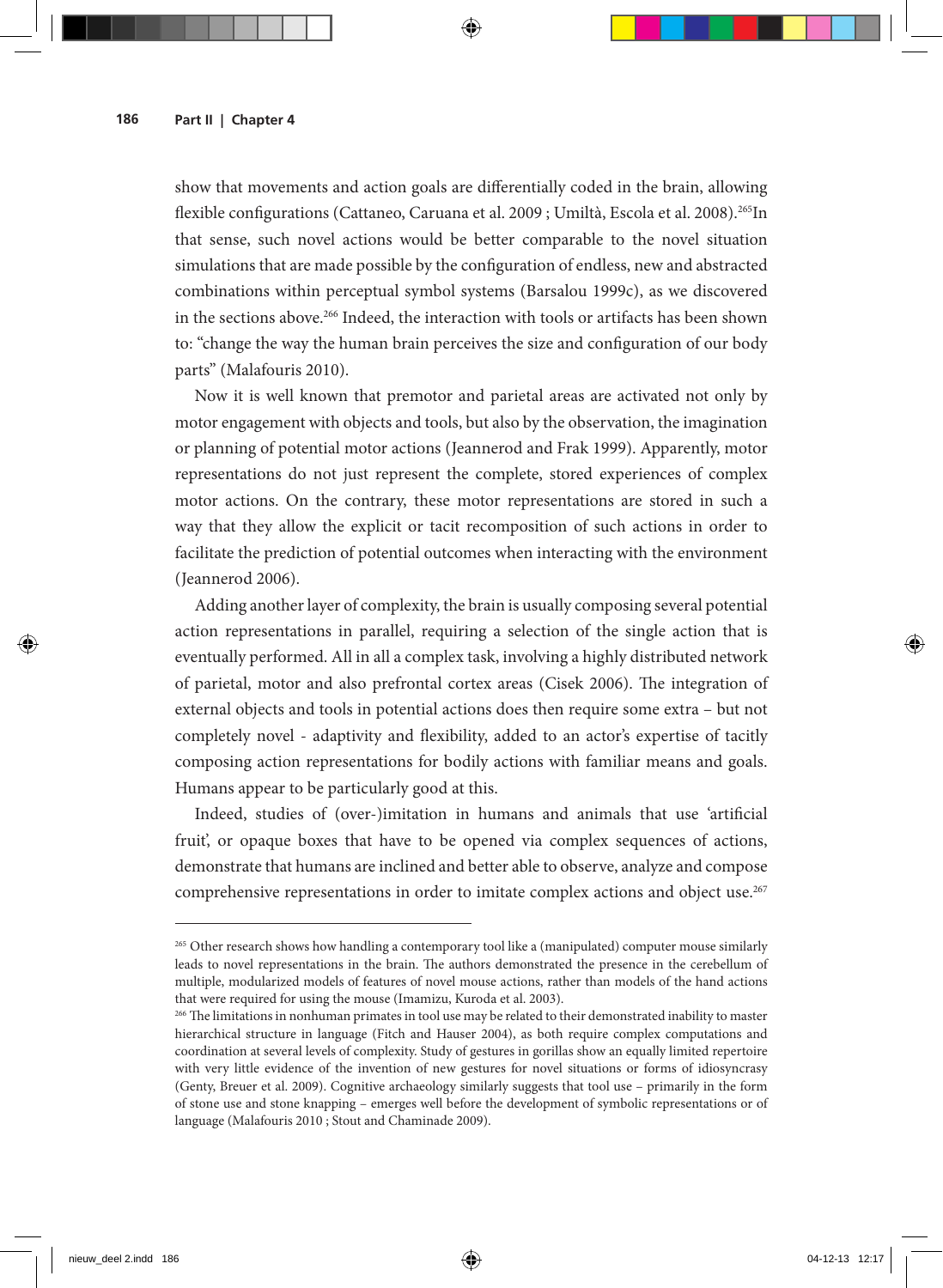They handle such representations at several hierarchical levels of specificity whereas animals tend to leave out intermediate steps and focus on overarching action goals only (Lyons, Young et al. 2007 ; Nielsen and Tomaselli 2010). Such differences have caused wonder, given the fact that there are clear homologues between monkeys and humans regarding their neural systems involved in reaching, grasping and manipulation of objects. This has led to speculation that perhaps monkey limitations in causal knowledge are responsible (Johnson-Frey 2003). Apart from that possibility, there is abundant evidence for the elaborate neural representation of actions in humans, which allows humans the elaboration of a much more extensive action hierarchy than animals (Badre 2008 ; Grafton and de C. Hamilton 2007). Such a representation of an action at several hierarchical levels enables a flexibility that also strongly supports the integration of familiar or novel tool properties– potentially including their causal properties and relations.

Associated with this flexibility is the cognitive task of discovering whether or not an object allows for a particular action, which requires the perception and representation both of an action goal associable with the object and of the behavioral steps required to reach that goal (Masson, Bub et al. 2011). More complex still are situations in which tool use involves adjusting a familiar object to a novel application, as was the case with the use of reversed pliers mentioned earlier, which was associated with modified action representations and underlying neural activations (Cattaneo, Caruana et al. 2009).268 In order to become the veritable 'human-technology symbionts' (Clark 2003) humans are said to be, it is important that humans gain the same sort of expertise in adapting and recomposing action representations with objects as they have for actions without objects.

Now it is predominantly the prefrontal cortex that supports the establishing and learning of associations between various perceptual and motor representations necessary for the configuration of complex actions involving external objects (Fuster 2000). Interestingly, comparative evidence suggests that the prefrontal cortex partly

<sup>&</sup>lt;sup>267</sup> This finding appears in contrast with evidence taken to demonstrate 'rational imitation' and teleological reasoning capacities in young children. They appear not to imitate an irregular use of the head for switching on a light if they can infer from the situation that it is equally permissible to use their hands (Gergely, Bekkering et al. 2002). However, in a review of overimitation research in which rational imitation is discussed as well, the authors point out that overimitation occurs primarily in cases of tool or artifact use, where the opacity of the means-ends relationships precludes such immediate conclusions about the (ir)relevance of the actions involved. Overimitation thus helps children to find their way in our 'artifact-centric culture' (Lyons, Damrosch et al. 2011).

<sup>&</sup>lt;sup>268</sup> Neuroimaging investigations of skilled performances with different tools - as with two computer mice with contrasting properties - show that the two skills activate different cerebellum locations, suggesting that different representations are formed for each skill (Johnson-Frey 2004). Given the large representations of skilled actions, there will also be overlapping components of these kindred representations.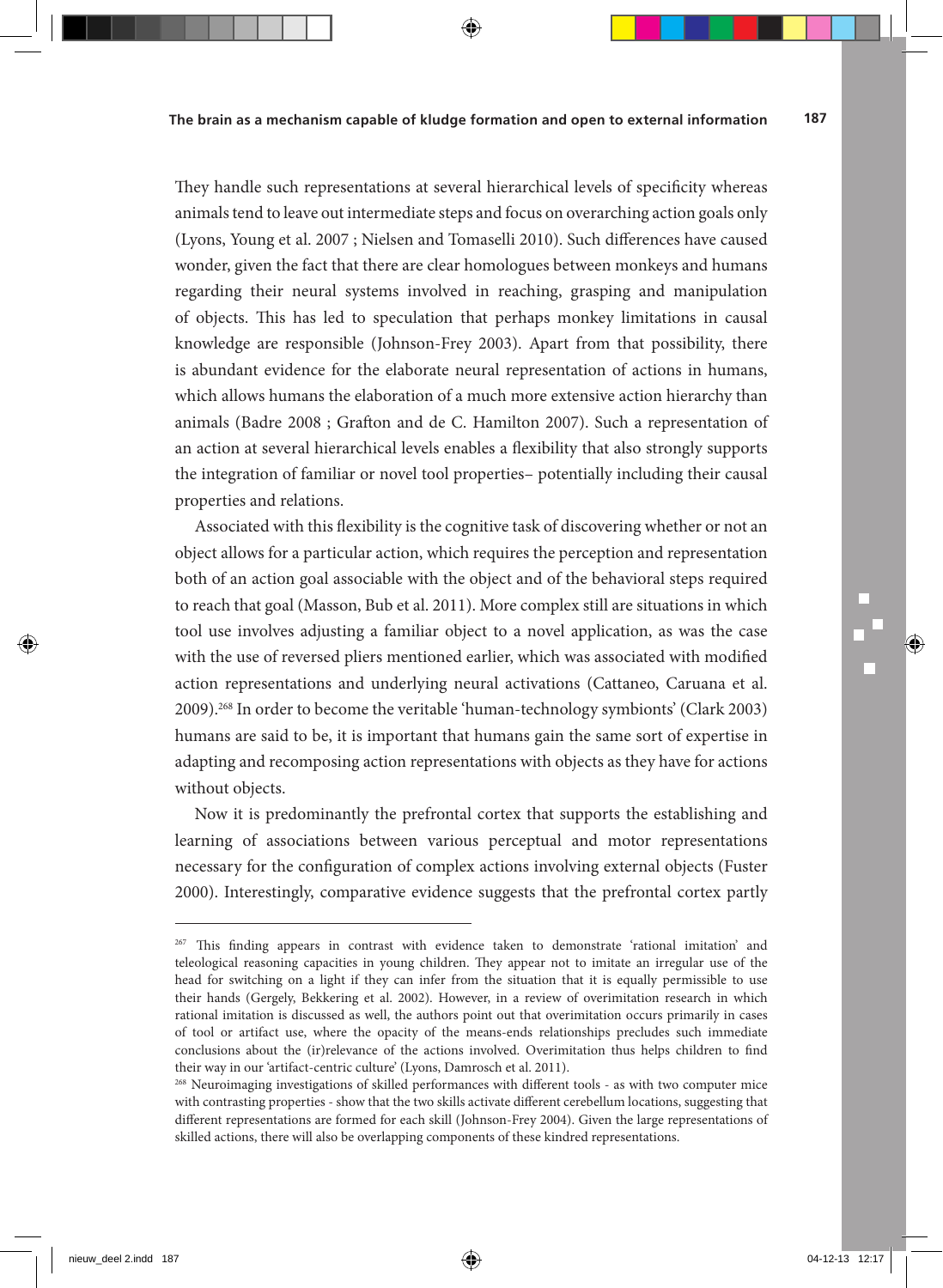evolved as an extension of the motor cortex, which would explain why it is so much involved in action control and why it enables increased capability of learning to compose and control complex actions, including tool use. Differences in tool use between chimpanzees and bonobos correlate, for example, with the size of their dorsolateral frontal areas (Stout 2010). Expertise in tool use is shown to have similar learning effects as expertise in common motor actions in an imaging experiment with humans who were observing tools being used in common and uncommon manners. Distinct effects were observable for expertise with goals and with the means of actions (Valyear, Gallivan et al. 2012). Such evaluation and selection between multiple action representations, implied in the adjustment of action representations, is supported by large and distributed representations of action features, which require prefrontal cortical activations in humans (Cisek and Kalaska 2010). Just like Barsalou's simulators are associated with complex and distributed representations, it appears that a similar type of representation underlies action and allows its composability and versatility.

Given such confirmations of the brain's capability to develop new action representations with the integration of new information about external objects, it does not come as a surprise that the ability to learn to control high-tech appliances can even be found in monkeys. Indeed, monkeys demonstrated fast learning to control a virtual grasping hand through brain-machine interaction. The brain-machine interaction involved both movement control with electrodes connected to the monkey's primary motor cortex and some tactile feedback by electrodes connected to its sensori areas, not very different from normal tool use (O'Doherty, Lebedev et al. 2011). Such insights suggest that 'human-technology symbionts' (Clark 2003) probably differ more in degree than in kind from their 'monkey-technology' counterparts. Moreover, they confirm our notion that brains are generally capable of developing complex routines, taking into account relevant external information and properties of objects and artifacts.

So far, this part has focused on the dynamic nature of the complex mechanisms that underlie our cognition and behavior, highlighting the phenomenon of kludge formation which is partly responsible for shaping and reshaping the space of actions available to any agent – whether or not in symbiosis with technology. Let us now check whether kludge formation can account for some of the astonishing phenomena that the extended cognition hypothesis asks attention for.

#### **4.4 Cognition-extensions and the kludge characteristics**

The article that started the discussion of extended cognition emphasizes the functional properties of many cognitive extensions while defending the non-neural nature of these extensions, concurring with our first kludge characteristic which refers to it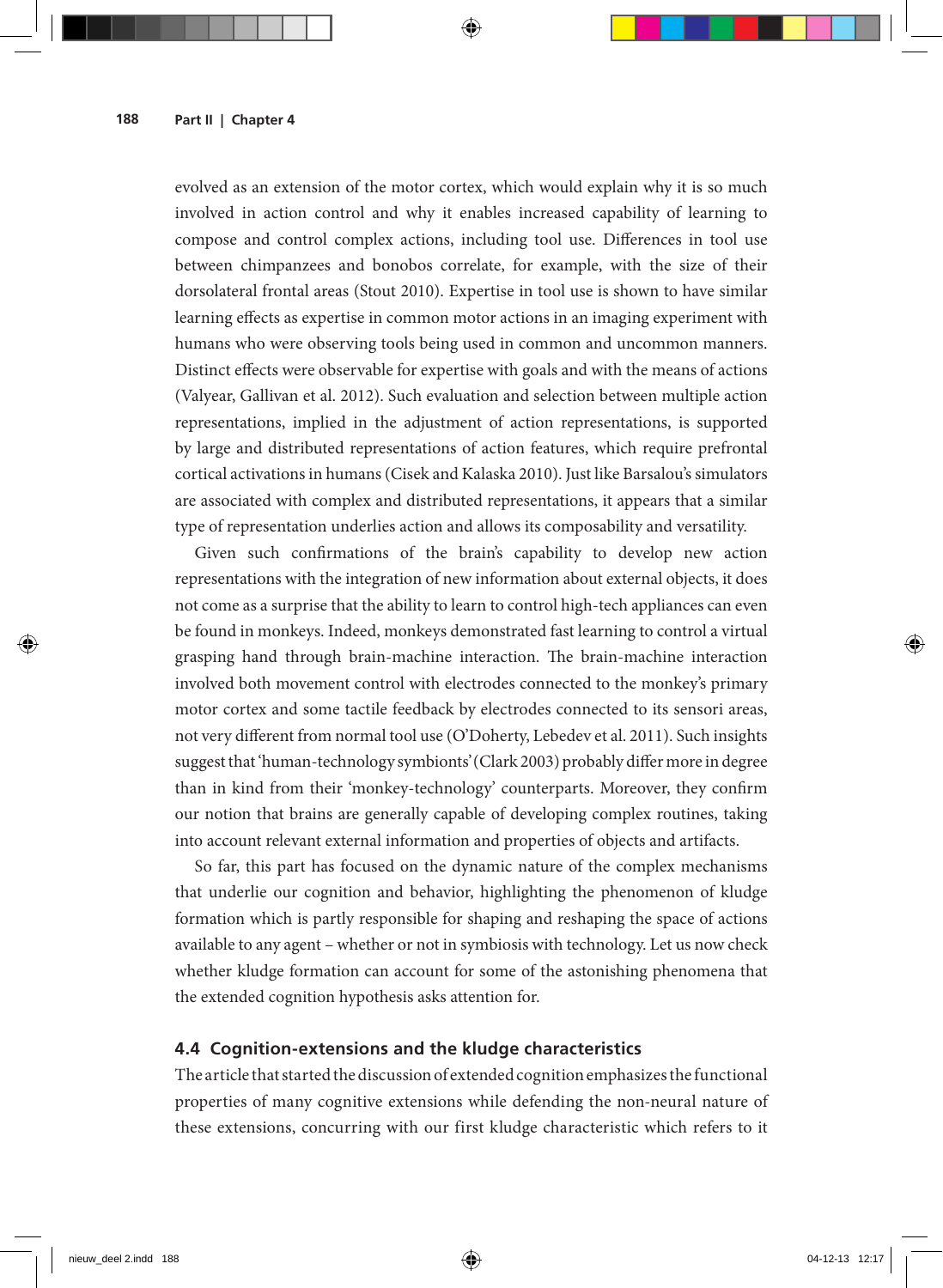being predominantly recognizable in functional properties. Consequently, it was defended to recognize any process as cognitive because of its functional properties, even if it is carried out by a part of the world and not inside the head (Clark and Chalmers 1998). This so-called Parity Principle is testimony of the fact that the extended cognition hypothesis stresses the functional continuity of processes going on in the embodied brain and in its environment. Indeed, Clark asks us to: "judge various potential cognitive extensions behind a kind of 'veil of metabolic ignorance'" (Clark 2011 449), implying that differences in physical implementation of the cognitive (component) processes should not bear much weight. As is to be expected, this strict focus on the functional properties has been challenged as neglecting an adequate role for the physical system and its boundary conditions that would be responsible for these functional properties: these conditions are usually different for the brain and for some of its extensions or the technologies it uses (Rupert 2010). Indeed, as soon as we consider the involvement of external objects, artifacts, or technologies in the functional properties of extended cognition, problems arise. For example, it is difficult to see how the process of Representational Redescription that is often involved in development and learning (Karmiloff-Smith 1992) can have an impact not just on the cognitive processes involved in tool use, but also on the tools or cognitive extensions like notebooks and calculators themselves. It appears that Clark also recognizes that irrespective of its potential cognitive extensions, the main function of cognition remains the same, when he observes that the: "overarching goal of minimizing informational surprise can be served (...) by the canny longer-term structuring of an environment" (Clark 2011 454).<sup>269</sup> Thanks to the brain's capability of kludge formation while integrating in multiple ways the relevant properties of external objects and artifacts, we are capable of cognitively processing information that would otherwise have remained impossible. Even though it is now agreed that it is: "the biological brain [that] adapts, selects, and alters, its own internal routines so as more and more fluently to exploit the reliable presence of all those specific, culturally selected, tuned, and delivered, resources" (Clark 2011 459), these resources allegedly modified and expanded the brain's cognitive capabilities.<sup>270</sup>

The second kludge characteristic focuses on the algorithmic theory that could

<sup>269</sup> This observation is associated with the thesis that the brain is a 'prediction machine', continuously involved in anticipating future perceptions or actions based upon previous experiences (Clark 2013). Similarly, it has been argued that the brain aims to minimize prediction errors (Friston 2010), or is proactively anticipating the future on the basis of past and current experiences (Bar 2009). Common to these theses is the flexible involvement of complex, distributed representations, too.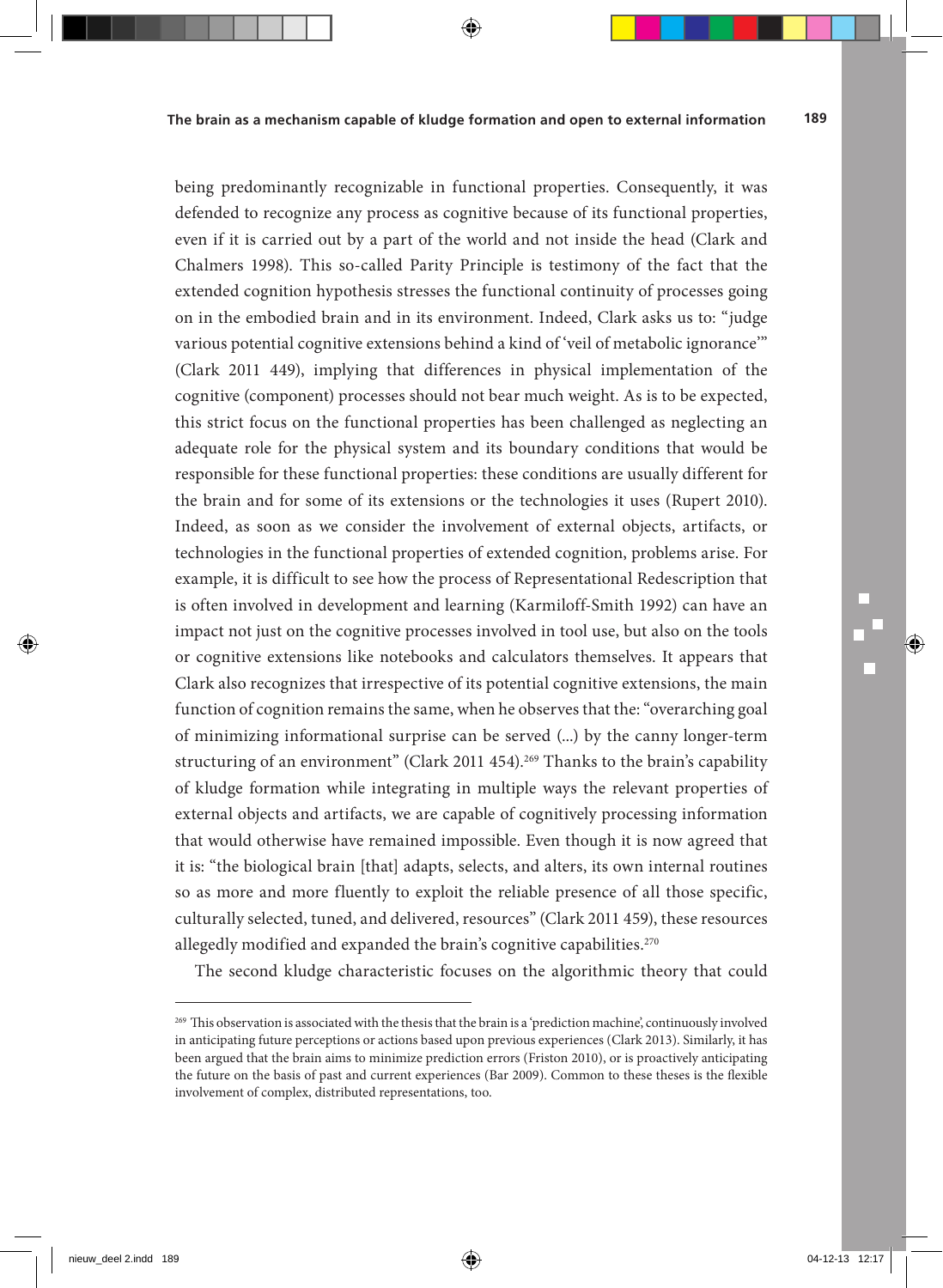account for the kludge formation – in the present context potentially including representations pertaining to cognitive extensions. Since it is an essential feature of extended cognition to be hybrid both in terms of the recruited resources and in terms of the information to be represented, the question is whether there is a particular algorithmic theory involved and if so, whether we can determine it. In the first account of extended cognition, it was language in particular that was considered to be the tool that has: "the major burden of the coupling between agents", allowing us to "spread this burden into the world" (Clark and Chalmers 1998 18). If language plays such a central role, we might use linguistic knowledge to derive some very general features of an algorithmic theory that is associated with a particular kludge. But what happens when the hybridity of extended cognition extends to other options for the representation and computation of information, like when representations are used that are geared to our sensorimotor capacities, like levers, movements, and so on (Clark 2008)?271 Intriguingly, it might be easier to develop algorithmic theories for such cognitive extensions than for language-dependent ones. For example, where it is principally impossible to reconstruct with certainty most cognitive strategies of persons living in antiquity, it may be easier to explain their cognitive extensions: their symbol systems and their arithmetic devices. In all cases we might expect that patterns of stability comparable to the stability that ensues upon kludge formation have been developed, but it is often easier that reconstruct the representations – implied in Marr's algorithmic theories - describing the interactions with these objects are usually much constrained by the highly determined demands and affordances of these. For this reason, extended cognition often amounts to the emergence of 'horizontally extended cognitive modularity' (Wheeler and Clark 2008).272 For example, the functionality of normal and of reverse pliers is easy to recognize from

<sup>&</sup>lt;sup>270</sup> An important question remains how we apply the Parity Principle. For example, it is difficult to see how Otto's notebook would be continuously and effortlessly updated once new knowledge about the museum's location or collection is obtained during an accidental discussion (cf. Clark and Chalmers 1998). In the biological brain, on the other hand, there is ever more evidence that the so-called 'default mode network', an identifiable network that becomes active in the absence of actual cognitive or motor demands, is precisely responsible for such maintaining and updating of information (Raichle, MacLeod et al. 2001 ; Raichle and Snyder 2007). Indeed, given that the integration of information is an important and complex cognitive task, such a network would play indeed a crucial role (Hohwy 2007). Updating external resources would require extra efforts, time and attention, which implies a transgression of the Parity Principle, it seems.

<sup>271</sup> Clark builds also on Wilson's notion of 'wide computation', which involves external resources and alternative information structures like pen and paper and mathematical notations. Wilson focuses particularly on an explanation of computation and argues in that context for a non-individualistic account (Wilson 1994). Compared to that computational focus, Clark's ambitions are much larger as they pertain to an analysis not just of computation, but of the human mind in general, as testified by his book titles "Naturalborn cyborgs. Minds, technologies, and the future of human intelligence" (Clark 2003) or "Supersizing the Mind. Embodiment, action, and cognitive extension" (Clark 2008).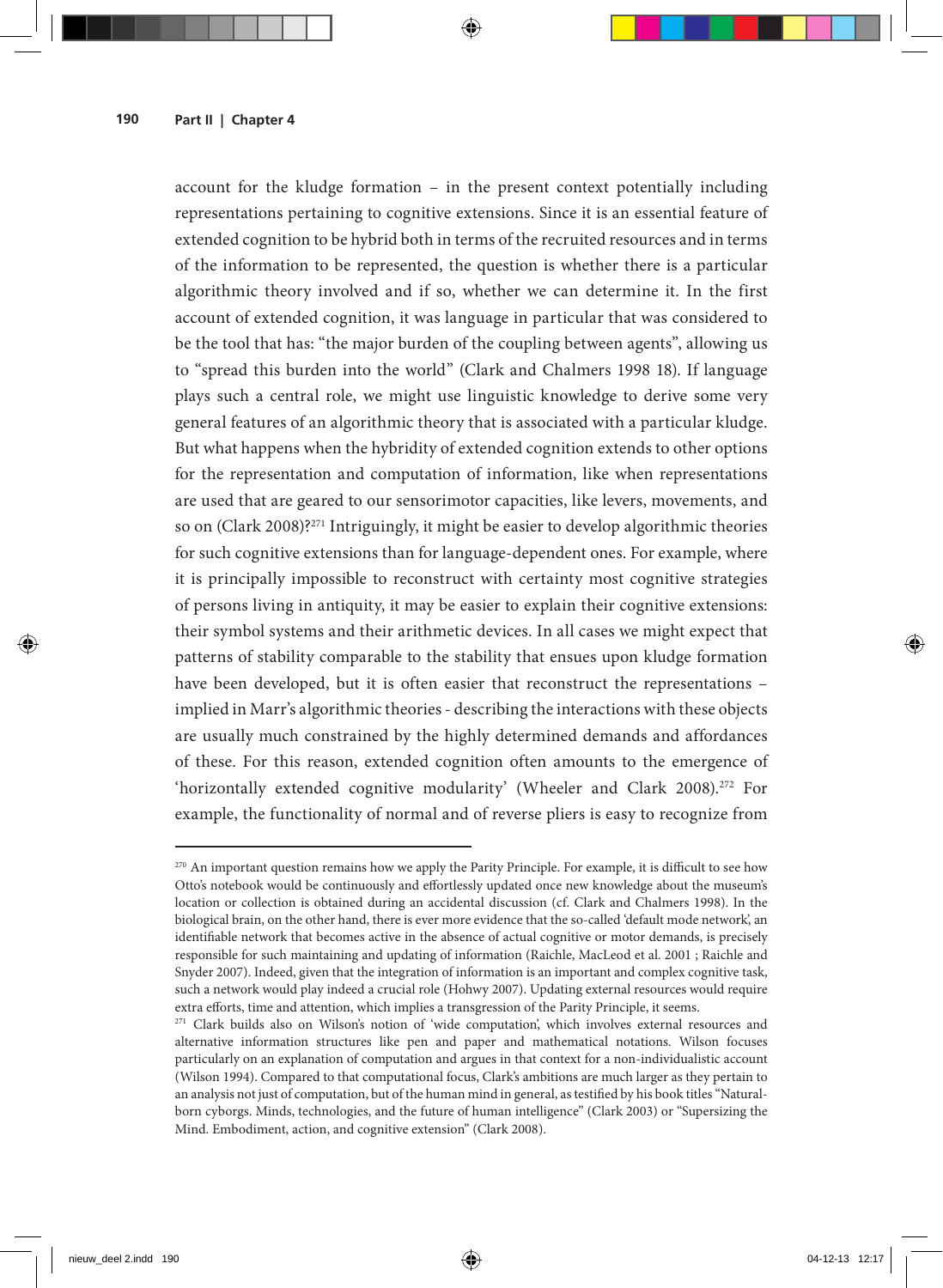their appearance, each provoking specific neural activation patterns. Encoding of the specific movements afforded by the handles occurs separately from the encodings of the action goals enabled by the pliers (Cattaneo, Caruana et al. 2009 ; Umiltà, Escola et al. 2008). Obviously, not all tools are equally transparent and opaque artifacts or tools will not allow observers or users to infer their functionality and handling (Lyons, Damrosch et al. 2011). Still, it is probable that at some level of specificity we may determine the algorithmic theory of extended cognition even better than for cognitive processes without such extensions.

At times, we may be able to derive an algorithmic theory of a kludge somewhat easier in cases of tool use than in previously discussed cases of kludge formation. Does this also hold for our third characteristic, concerning the neural implementation theory? Originally, the hypothesis of operations performed by the extended mind where considered to be the result of two distinct yet coupled systems, to wit: the cognitive system and an environmental system or object (Clark and Chalmers 1998). However, over time the argument has emphasized consideration of a single yet complex system as the source of such operations, with a "complex cognitive economy spanning brain, body, and world" (Clark 2008 217). Obviously, that system will involve not just a neural implementation but also corresponding bodily and environmental implementations. An important difference with the kludges discussed in earlier chapters is the fact that the kludges involved in this economy tend to be less stable because of these complexes being 'soft assembled', making them "transient extended cognitive systems" (Clark 2008 158). Moreover, their presence is dependent on multiple and different kinds of conditions, like those on which the add-ons like instruments and pen and paper depend. Compared to the systemic integrity of the brain – which is not soft-assembled from situation to situation, integrating environmental objects that are available – such extended cognitive systems can be characterized by the presence of more sets of highly different constraints and limitations, related not only to the embodied brain but also to those objects and the interactions with these. As a result, such systems are generally much more vulnerable. Indeed, this lack of systemic integrity is for Rupert a reason to distinguish principally between extended cognition and non-extended cognition (Rupert 2009).273 Similar but with a different emphasis, it is argued that the complex nature of these extended cognitive systems is characterized by more

<sup>&</sup>lt;sup>272</sup> In their account Wheeler & Clark build on the neuroconstructivist accounts of Karmiloff-Smith (Karmiloff-Smith 1992) and others (Mareschal, Johnson et al. 2007), because these demonstrate that the emergence of functional modularity can occur during individual development and learning and is not just a result of evolutionary processes (Wheeler and Clark 2008).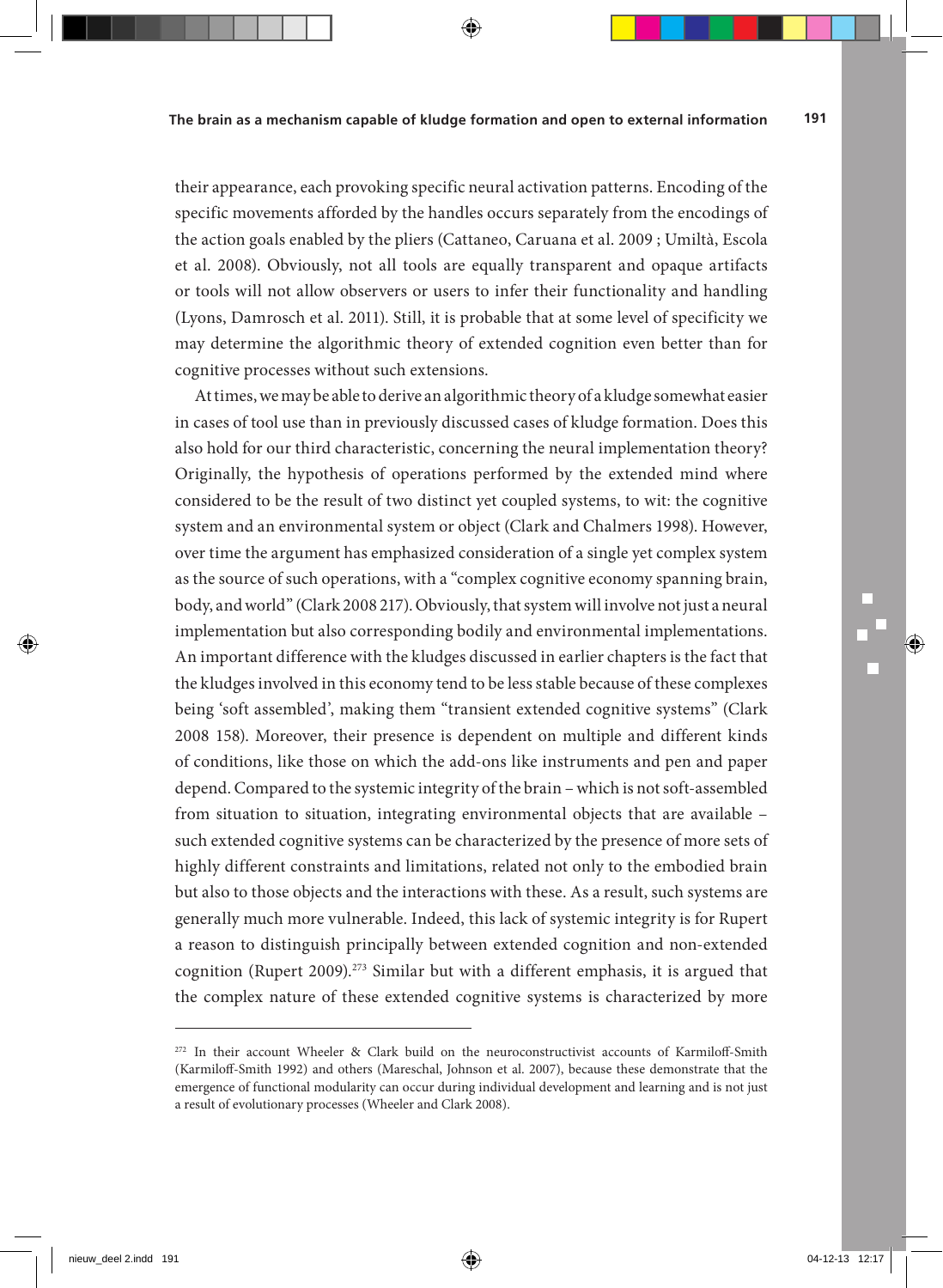than just a single translational input-output connection within the system. That is, whereas normal cognitive processes involve representations derived from physical sensory input, leading to physical motor output, in extended cognitive systems there are many more boundaries present where such transduction occurs. This is the case, for example, when cognitive processing relies partly on additional information representations, as when these are written down in a notebook, as in Otto's case (Weiskopf 2010). Indeed, as much as tight and stabilized interactions between cognitive processing and external information or objects is possible, considering the latter to be equally constitutive components of a cognitive system as components of the embodied brain seems an overstatement (Aizawa 2010).<sup>274</sup> Even though extended cognition is comparable to some extent with kludge formation and particularly relies on the capacity for kludge formation, the implementation of an extended cognitive system differs significantly from the implementation of a kludge in the brain.

Differentiation between general kludge formation and the formation of kludges in interaction with cognitive extensions brings us to the fourth kludge characteristic, pertaining to the variation between stages of kludge formation. In our earlier discussions of variability during kludge formation, its stability and modifications over time were an important issue. In previous sections of thie chapter we already dealt with kludge formation due to increased expertise with language and symbols, so we will here focus on the variations in the use of tools. In cases where environmental objects are used as tools – like the notebook and pen upon which Otto is dependent for much of his actions (Clark and Chalmers 1998) – this variability is not only dependent upon (embodied) brain processes, but is also dependent upon the wear and tear of those objects, on the weather conditions that may affect them, their replaceability, and so on. Independent of the level of expertise with particular tools,

<sup>&</sup>lt;sup>273</sup> The emphasis on the integrity of the cognitive system does not imply an underestimation of the role of external instruments or information for cognitive processing. On the contrary, Rupert argues: "the fundamental theoretical construct of virtually all successful cognitive science – whether computationalist, connectionist, or dynamicist— is that of a persisting architecture interacting with an ever-changing cast of external materials to produce intelligent behavior" (Rupert 2010 344). Such an observation regarding the involvement of external information or objects in cognitive processing is not new, of course. A comparison of the hypothesis of the extended mind with Hegel's idea of an objective spirit that supports individual cognitive processing demonstrates also some overlap in those analyses, for example (Crisafi and Gallagher 2010).

<sup>&</sup>lt;sup>274</sup> The determination of the boundaries of explanatory mechanisms depends upon the consideration of the 'constitutive relevance' of the component parts and processes involved. Craver appears to concur with the hypothesis of extended cognition that at times cognitive mechanisms 'draw upon resources outside of the brain and outside of the body to such an extent' that we may recognize these to be constitutive of these mechanisms (Craver 2007 141). Although Craver draws upon the notion of robustness as developed by Wimsatt (Wimsatt 2007), he is less careful in distinguishing between levels of robustness.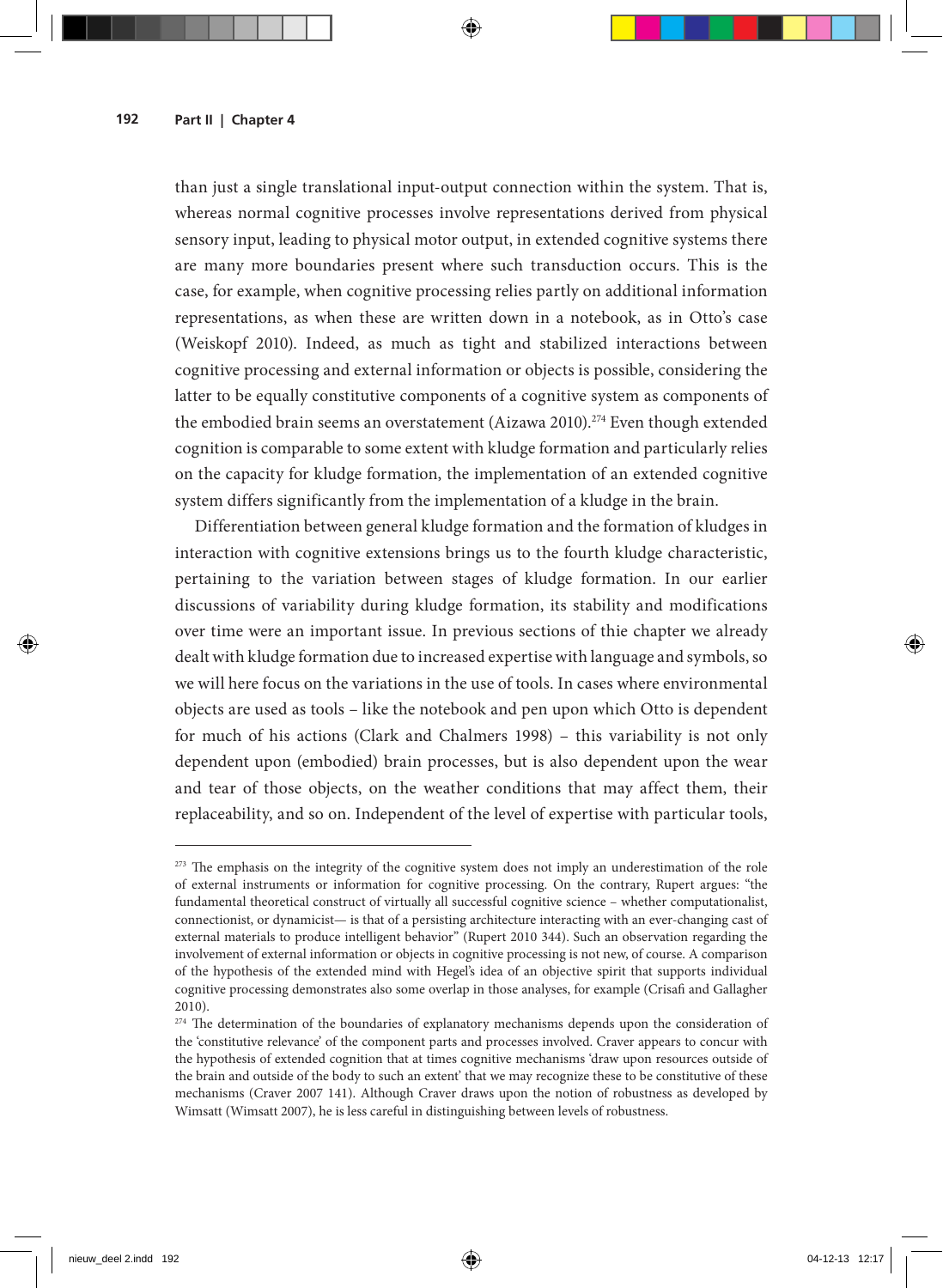an extra variability is involved as soon as components with such different properties are assembled to form a kludge. The differential variability of the components of the extended cognitive system is particularly visible at the interfaces that we generally can localize in such a system, for example when an artist has great control over his hand, less so over the pencil in his hand, but probably less over the interaction between pen and paper (Rupert 2009 cf. p. 170). However, once we restrict our focus to those cognitive processes that are involved in tool use, we can observe again different levels of learning and expertise with corresponding changes in neural activation patterns (Valyear, Gallivan et al. 2012), suggesting that kludge formation is involved here, too. And indeed, mastery of a tool consists partly in the expertise with handling the tool's oddities and compensating for these. As a result of that, an expert tool user will demonstrate more stability in his performance with the tool than a novice will (Charness and Tuffiash 2008), again confirming the impact of the process of kludge formation.275 This does not erase, however, the fact that with extended cognition, agents have to cope with multiple sets of constraints that are valid for the various components of extended cognitive systems. As a result, we may observe more complex and differential patterns of variability, depending on the stability of the distinct components with their quite different properties.

From this diversity and variability of the components of kludges that emerge from extended cognition, there is a straight connection to the fifth kludge characteristic. When we mentioned earlier a kludge's 'cobbled together' nature (Clark 1987 291) it referred mainly to the neural and cognitive processes out of which a kludge is developed. In the case of extended cognition, we are looking at a wider range of resources. Obviously, this earlier notion is still valid in this context. Indeed, in Clark's early article on 'the kludge in the machine', he emphasizes that complex human cognitive processes are not completely novel but are grounded in and built from the "proto-cognitive capacities we share with lower animals" (Clark 1987 291). Gradual changes to a cognitive system with such capacities can have large snowball effects given enough time. Once one agrees to include into the system environmental resources as intrinsic components, the composite nature discussed here is even more obvious. Indeed, Wheeler & Clark argue that the human cognitive system is intrinsically open and is in fact: "a cognitive machine intrinsically geared to selftransformation, artefact-based expansion and a snowballing/bootstrapping process of computational and representational growth" (Wheeler and Clark 2008 3572).

<sup>275</sup> Indeed, differences in activation patterns between experts and novices are also found when subjects are merely imaging the use tennis rackets, showing extended neural activations only in experts (Fourkas, Bonavolontà et al. 2008).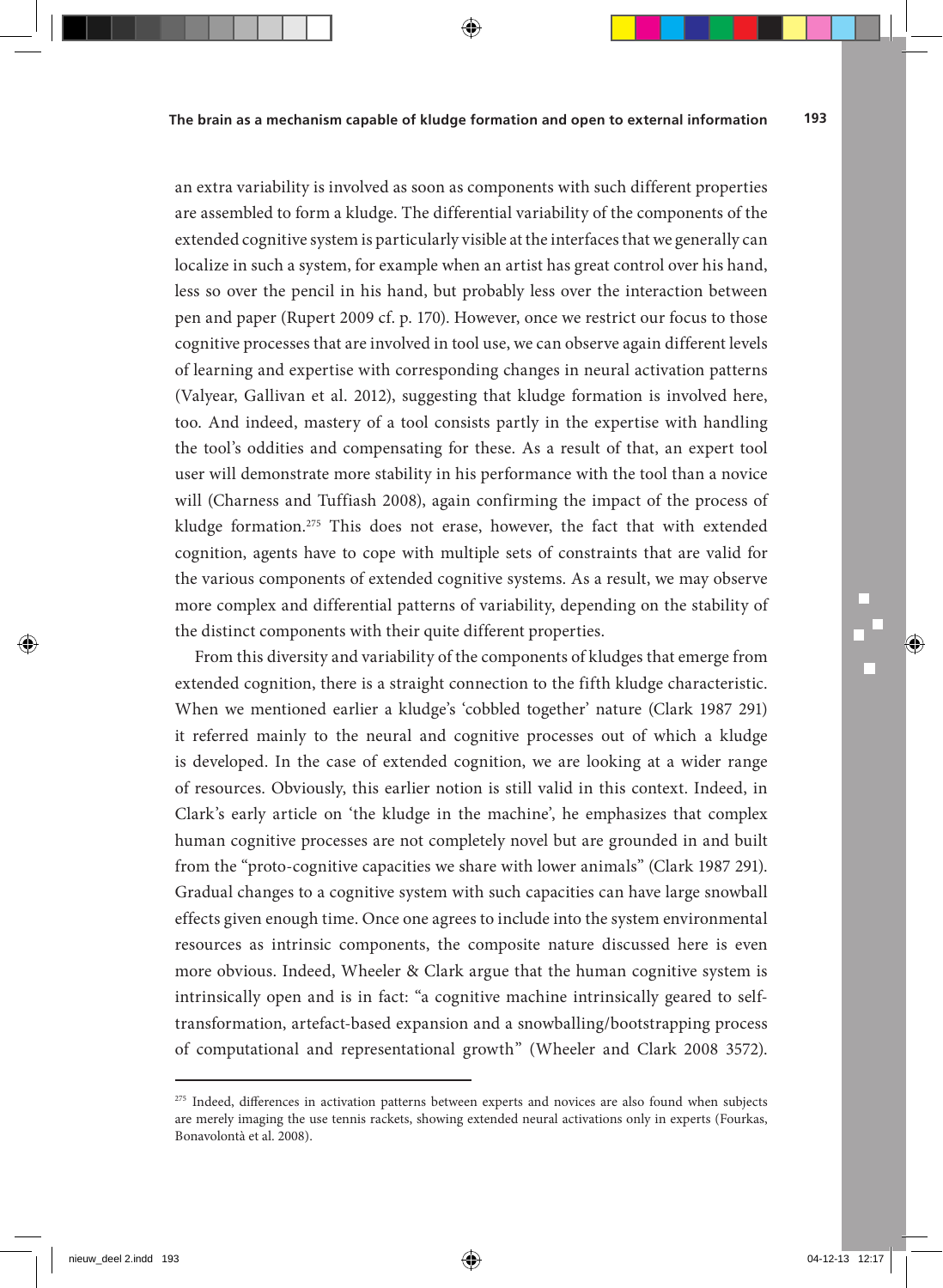Above was mention of the capacity of the brain – of the expanded human brain in particular – to compose complex and flexible representations for interacting with the environment with the integration of external information in these representations (Cisek and Kalaska 2010). Instead of considering such interactions as demonstrations of: "the nonneural body and the nonbodily world as each capable of making key cognitive contributions" (Clark 2007 164), it is defended that this is just another example of niche construction, it being continuous with many other such niche construction phenomena in nature (Sterelny 2010). Such defense implies that calling these external resources 'not alien but complementary' to the brain's contributions to extended cognition (Clark 1997 ; Clark 2008) is still underestimating the importance of the fact that these external resources are not produced by neurophysiological processes prevalent in the body and brain, making it relatively easy to distinguish them from neural components. Given the relative independence of the neural components of cognition from their cognitive extensions, it is not plausible to put the former on a par with the latter regarding their involvement in cognitive developments (Adams and Aizawa 2001; Rupert 2009).<sup>276</sup> This is in contrast with the prevalent re-use which happen to neural structures (Anderson 2010), as was the case with modularized neural networks involved in child learning (Karmiloff-Smith 1992), with networks involved in automatized processes (Frankish 2010) and with simulators when they have emerged (Barsalou 1999c).

Discussing the sixth kludge characteristic seems less problematic than the previous ones, as it is part of the hypothesis of extended cognition that cases of 'horizontally extended cognitive modularity' (Wheeler and Clark 2008) or of hybrid thoughts or hybrid computational routines (Clark 2006) can become involved in further cognitive developments or trajectories. From his earlier analysis of 'gradual holism and the historical snowball' (Clark 1987) onwards, Clark has emphasized how earlier cognitive developments both open up and constrain the option space for later ones. What remains important in the present context of extended cognition, however, is

<sup>276</sup> Responding to Rupert's worries, Clark insists on the Parity Principle which focuses merely on the functional comparability of the bodily and environmental contributions to cognitive processes with those contributions that are going on in the head. Moreover, Clark concedes that it may be a difference in grain of their respective analyses that is partly responsible for their dispute, as the Parity Principle does not require 'fine-grained identity of causal contribution' (Clark 2007 168). In terms of mechanistic explanation, the analysis of this dispute looks different: after a first decomposition of a cognitive phenomenon, scientists will look for the mechanistic components that are responsible for the phenomenon or its phenomenal components. It may well be that in doing so, the lack of robust interactions or coherence between some component parts and operations or the presence of several distinct loci of control is such that it makes more sense to explain the (cognitive) phenomenon as the product of several – interacting, perhaps coupled – separate explanatory mechanisms. Mereological considerations matter here, again (see note 257).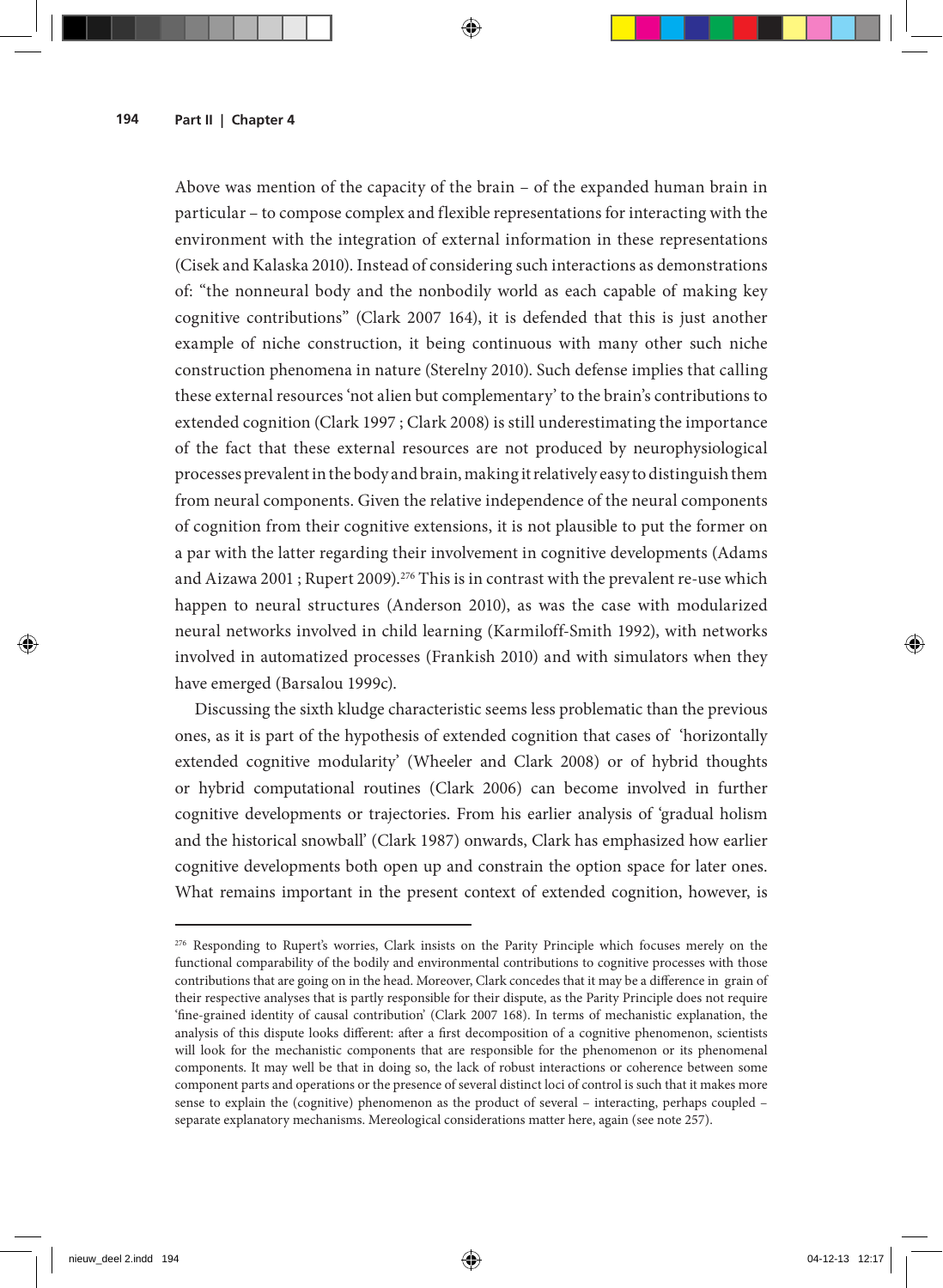the fact that not all components involved share the same scales of time and space for their development or are equally capable of development. Physical components like the eye or the swim bladder develop gradually during the course of evolution, affecting eventually whole species and their further evolutionary trajectories (Clark 1987). In contrast with those, it is more difficult to predict the 'epidemiology' of the cognitive representations or material artifacts involved in cultural developments (Sperber 1985). For example, cultural components of extended cognition may transform within only a single generation, but depending upon their representational format – in a specific language, for example - these form the environment of a community that is rather limited in its geographical distribution. As much as the authors describe extended cognition as a consequence of human nature's 'extensive openness to training and input-based modification' (Wheeler and Clark 2008), the authors unfortunately pay scarce attention to the differences in generative entrenchment between natural and cultural components – with objects presenting yet another class - and between their developmental trajectories. For when kludges are established, for example in cognitive mechanisms, and are then involved in further developments, as a consequence the previously established kludges are becoming deeper generatively entrenched in the organism. That is to say, it may be possible to differentiate between older or more foundational entrenched kludges and those of a more recent and superficial nature, building upon those older ones (Wimsatt 1986). Consequently, if the integrity of such a foundational kludge is being compromised this is likely to have a chain of effects, as when someone's language skill is compromised and his overall social and even cognitive functioning is disturbed. Applying this notion of generative entrenchment in order to differentiate between the various trajectories of kludges in biology and culture, might offer a highly welcome nuance to the hypothesis of extended cognition [cf. (Wimsatt 1999 ; Wimsatt 2001 ; Wimsatt 2006b ; Wimsatt and Griesemer 2007). It would again confirm Rupert's emphasis upon the lack of integrity of the system that underlies extended cognition by (Rupert 2009), given that there are great differences between the components of extended cognition in this respect. Even though comparative evidence, including archaeological evidence, suggests that tool making and the development of language capability have co-evolved in humans, human tools tend to change more rapidly and contingently than language does – while the brain's evolution occurs at an even lower pace (Stout and Chaminade 2009). So even when the two differ in their influence on brain evolution, language and tool use are comparable with regard to the complex and composed representations associated with these and which are differentially involved in subsequent developmental and cultural trajectories (Roepstorff 2008).277 Unfortunately, in his discussion of 'material symbols' Clark only